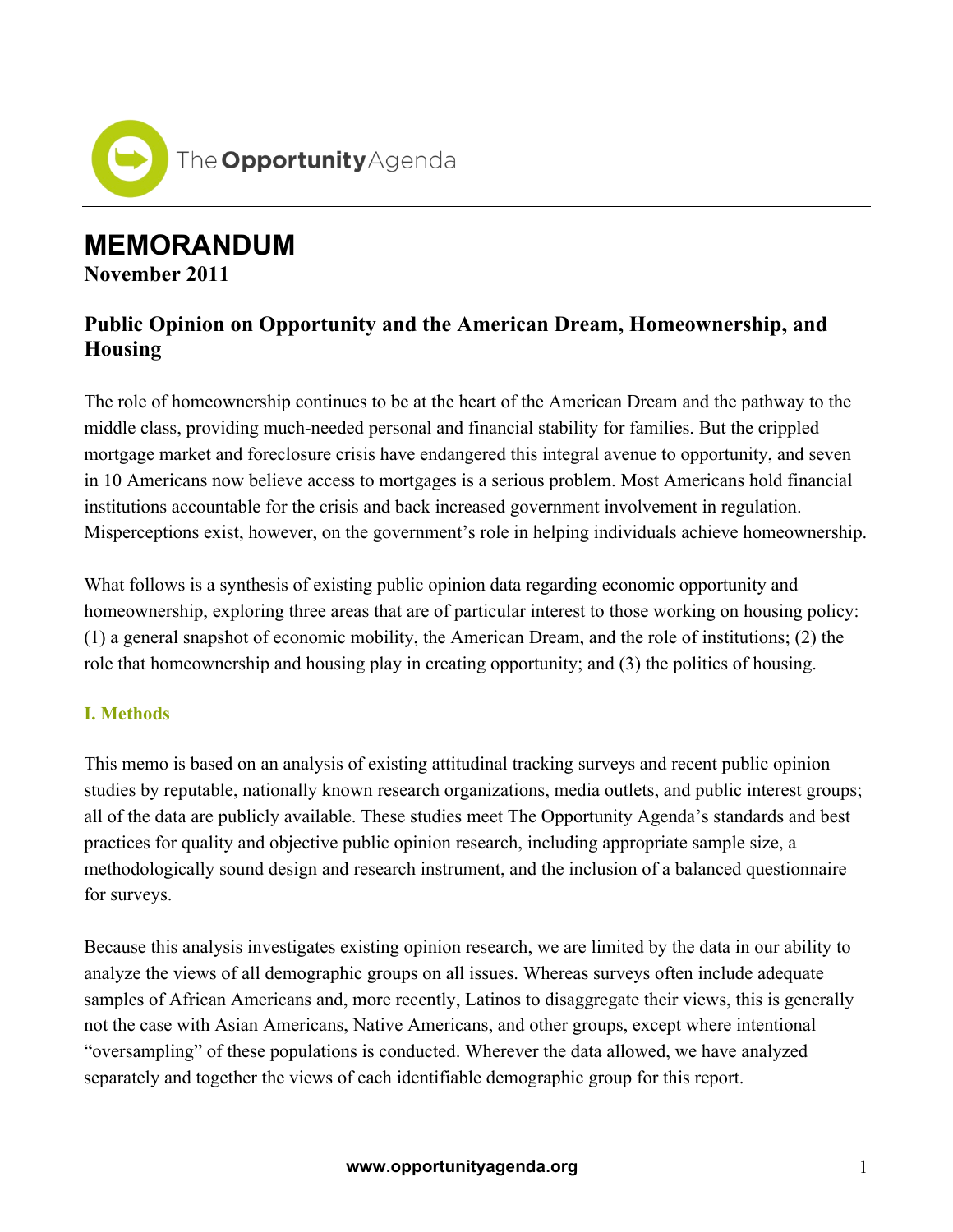This analysis uses interchangeably different terms to describe a racial or ethnic category in an attempt to be consistent with the terminology used in each study that is cited. The same is true for references to sexual orientation. This report uses the racial and ethnic categories utilized by the federal government, which have been largely adopted by opinion research:

- White: any person who self-identifies as white only and non-Hispanic
- Black or African American: any person who self-identifies as black or African American only
- Hispanic or Latino: any person of any race who self-identifies as Hispanic or Latino
- Asian: any person who self-identifies as Asian or Asian American only

#### **II. Mobility, the American Dream, and the Role for Institutions**

#### The American Dream

The latest surveys indicate that the U.S. public is relatively optimistic about the American Dream and mobility, especially low-income Americans and racial or ethnic minority populations. In the Allstate National Journal Heartland Monitor poll VIII<sup>1</sup> released in March 2011, the American Dream was described as "the opportunity to go as far as your talents and hard work will take you and to live better than your parents." The poll also shows that three in five (59%) respondents believe they are living the American Dream, and three quarters (75%) believe the American Dream is achievable for people like them. This is consistent with findings from a report released in October 2010 by The Opportunity Agenda, "Economic Recovery and Equal Opportunity in the Public Discourse."<sup>2</sup> Most Americans feel they will be able to reach the Dream in their lifetimes, although most are also concerned that the American Dream, as they understand it, is in danger of slipping away.

According to Xavier University's 2011 American Dream Survey,<sup>3</sup> 63% of the general population is extremely (28%) or fairly (35%) confident in their own ability to achieve the American Dream, and three quarters (75%) agree that they have achieved some measure of the Dream. Although this seems optimistic, there has been a dramatic decline in optimism among African Americans. Fewer African Americans report that they are "extremely confident" in their ability to reach the American Dream in 2011 (27%) than in 2010 (40%), and nearly a quarter (23%) believe that the American Dream is in the "worst possible condition," compared to just 14% of the general population. A 2011 survey by impreMedia and Latino Decisions<sup>4</sup> found that 40% of foreign-born Latinos believe they have already reached the American Dream, compared to 30% of U.S.-born Latinos. They are equally likely to believe, however, that they either have already achieved the Dream or will achieve the Dream in their lifetime (72% of U.S.-born Latinos and 71% of foreign-born Latinos).

Low-income Americans are more optimistic about mobility than the general population, according to the National Housing Survey conducted in the fourth quarter of 2010 for Fannie Mae<sup>5</sup>: 46% of Americans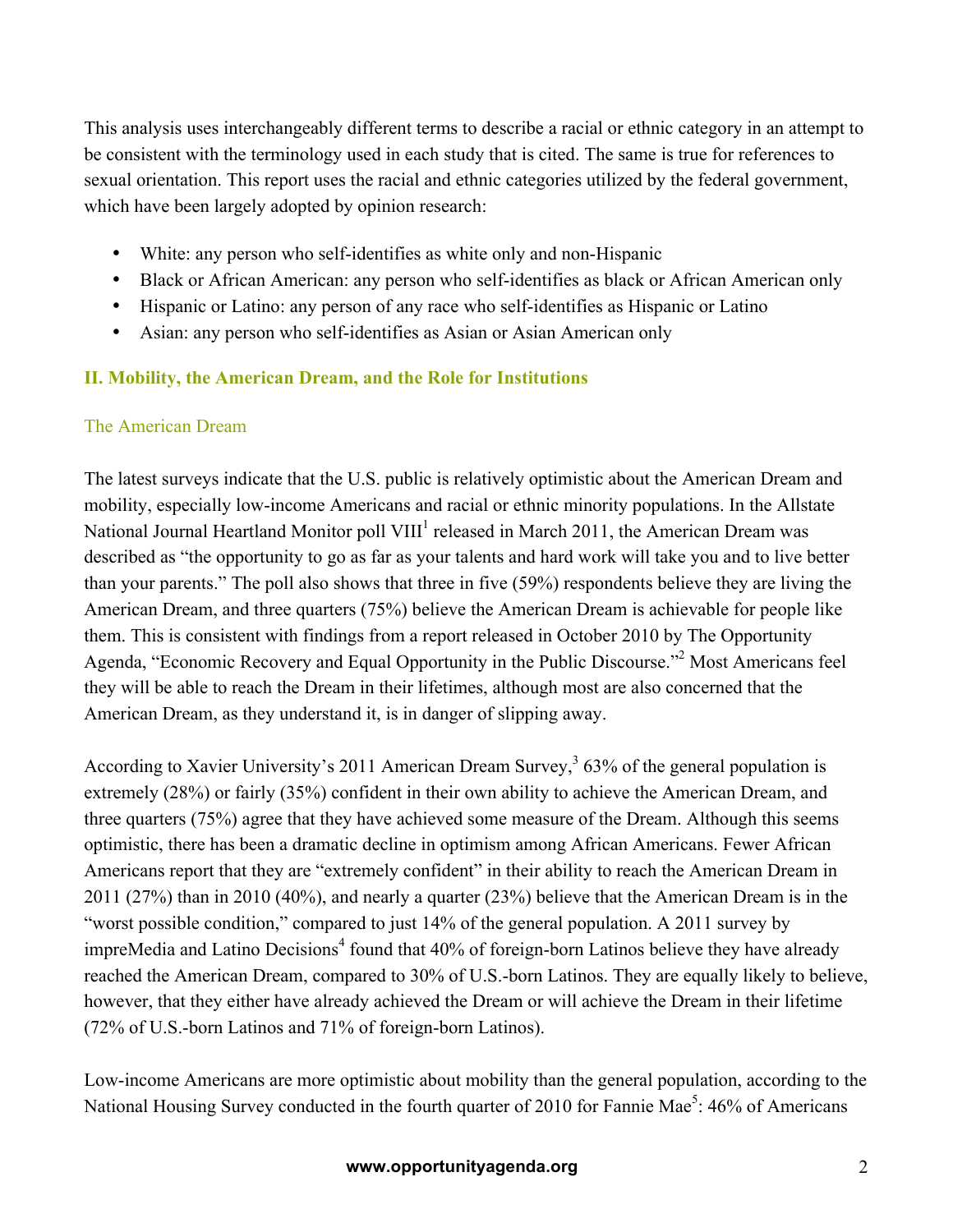who earn less than \$50,000 say they expect their personal financial situation to improve in the next year, whereas only 35% of those making more than \$50,000 expect the same. African Americans and Latinos tend to be more optimistic than non-Hispanic whites about personal finances: 67% of African Americans, 59% of Latinos, and 40% of the general population expect that their financial situation will get somewhat or much better in the next year. Differences exist over the state of the economy also; just more than half of African Americans (51%), compared to 33% of Latinos and 29% of the general population, feel the economy is on the right track.

#### Idea of Mobility and Confidence in the Country's Future

The idea of mobility underlies confidence in the country—a plurality of 24% said that the opportunity to work hard and get ahead increased their confidence about America's future, followed by creativity and innovation (23%). Manufacturing jobs going overseas ranks as the largest concern related to the country's future (33% of Americans), followed by poor quality of public schools (25%).

#### Personal Responsibility

In general, Americans believe they are doing better than other "people in the country" when it comes to control over their own economic situation (Pew Economic Mobility Survey, March 2011). A majority (68%) believe they are very much or somewhat in control of their financial situation, but only 36% believe this is the case for other people in the country (down from 43% in 2009). The percentage reporting that they as individuals are in control has declined from 74% in 2009 and 81% in 2006.

#### Mobility: Hard Work vs. Outside Circumstances

The idea that hard work allows you to get ahead is embedded in the American concept of mobility and lends itself to the elevation of personal responsibility and skepticism about structural obstacles such as modern bias and institutional discrimination. A majority thinks that economic mobility is mostly dependent on personal attributes such as hard work (71%) rather than external conditions (20%) (Pew Economic Mobility Survey, 2009).<sup>6</sup> A similar question was asked in the 2011 Pew Economic Mobility Survey,  $\frac{7}{1}$  with an expansion on the notions of individual affects and outside circumstances. The majority agree, although by a smaller margin (55%), that if someone has the drive, works hard, and develops the right skills, he or she can get ahead economically in America; 41% agree that circumstances beyond someone's control such as the state of the economy or competition for jobs can severely limit a person's ability to get ahead economically. Further, when thinking about which is to blame for poverty, half of Americans (49%) believe that circumstances beyond one's control are to blame, and just 32% believe the cause is lack of effort (Pew Research Center Trust in Government Survey, March 2010).<sup>8</sup>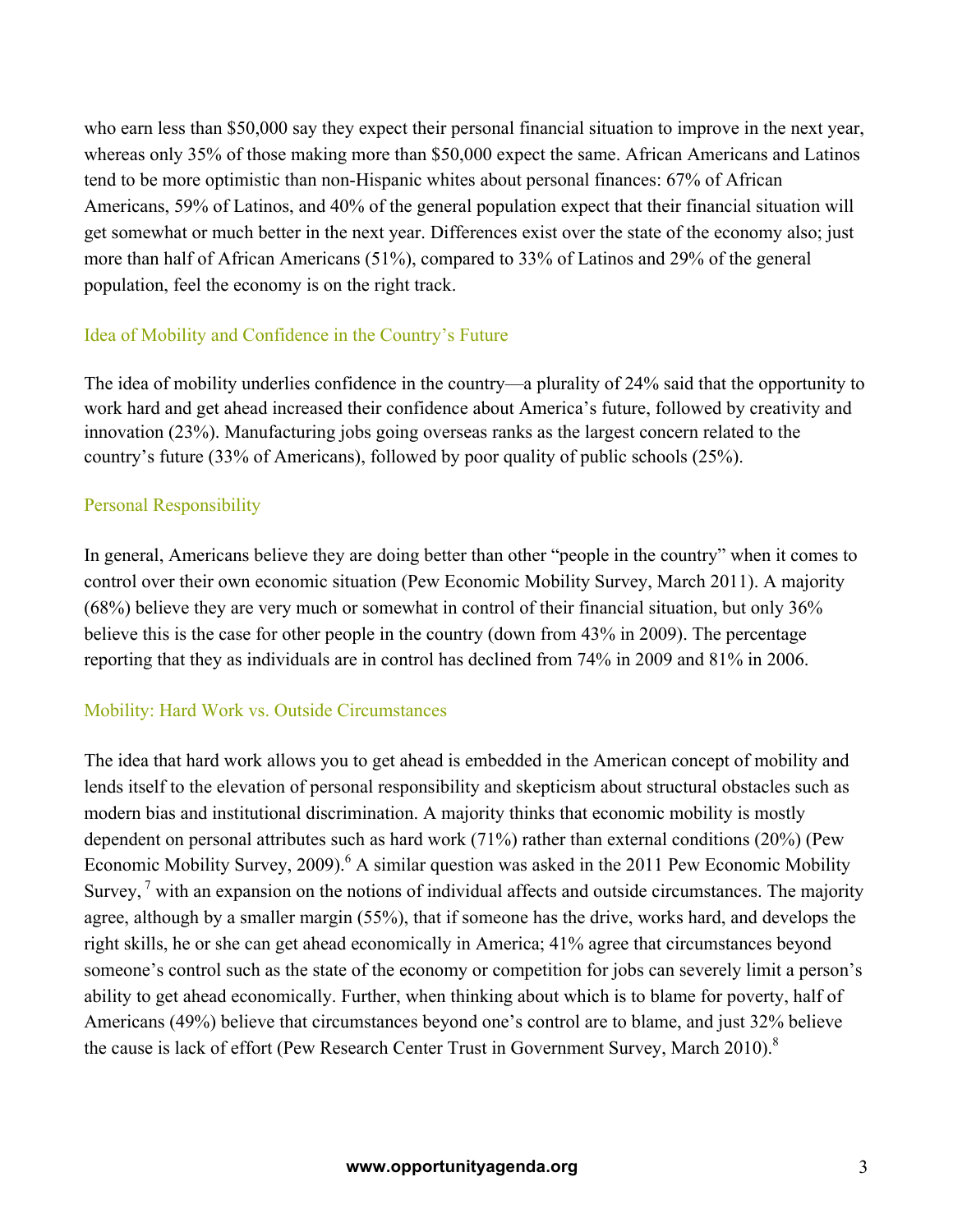For the past 40 years, public opinion researchers have asked this question, and Americans have been fairly split from 1998 until the current departure. In 1988, "lack of effort" and "circumstances beyond their control" as causes for poverty were in a statistical dead heat, but in 1989 they began to diverge, and by 1992 twice as many Americans thought poverty was a result of circumstances beyond individual control. However, within a very short time, these trajectories changed places, and by 1995 twice as many Americans thought lack of individual effort was to blame for poverty.



*Data from Gallup, 1965–1967, 1984, 1988–1990, National Opinion Research Center 1969, CBS/New York Times 1882, 1994–1995, 2000, Los Angeles Times 1992, Princeton Survey Research 1997, NPR/Kaiser/Kennedy School 2001, NBC News/Wall Street Journal 2006, The Opportunity Agenda/Belden Russonello and Stewart 2007, Pew Research Center for the People & the Press Trust in Government Survey 2010*

African Americans are the least likely to say that downward mobility is a result of not working hard enough, and differences in opinion on factors influencing downward mobility by race and ethnicity can be seen in the following chart: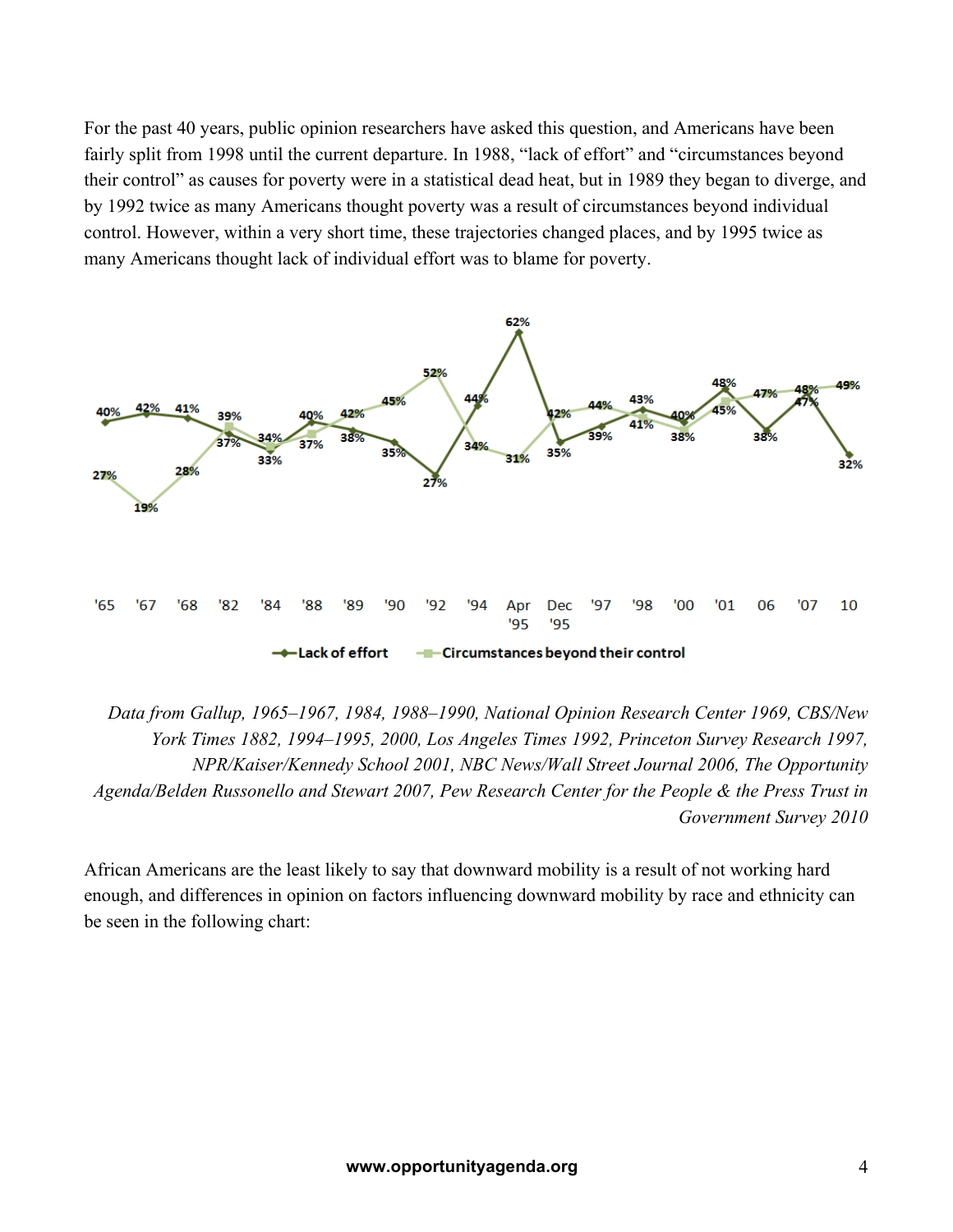

*Data from Pew Economic Mobility Survey, March 2009*

## Equal Opportunities

Discrepancies remain between African Americans and whites regarding equal opportunity for African Americans. When asked in a 2009 ABC News poll<sup>9</sup> taken on the eve of Barack Obama's inauguration whether "Blacks who live in your community…"

- ! "Have as good a chance as Whites to get housing they can afford?" 81% of whites and 47% of blacks said "yes."
- $\triangleright$  "Have as good a chance as Whites to get a job for which they're qualified?" 83% of whites and 38% of blacks said "yes."
- $\triangleright$  "Receive equal treatment as Whites from the police?" 60% of whites and 22% of blacks said "yes."
- $\triangleright$  "Receive equal treatment as Whites when they visit local businesses, such as stores, restaurants or banks?" 83% of whites and 44% of blacks said "yes."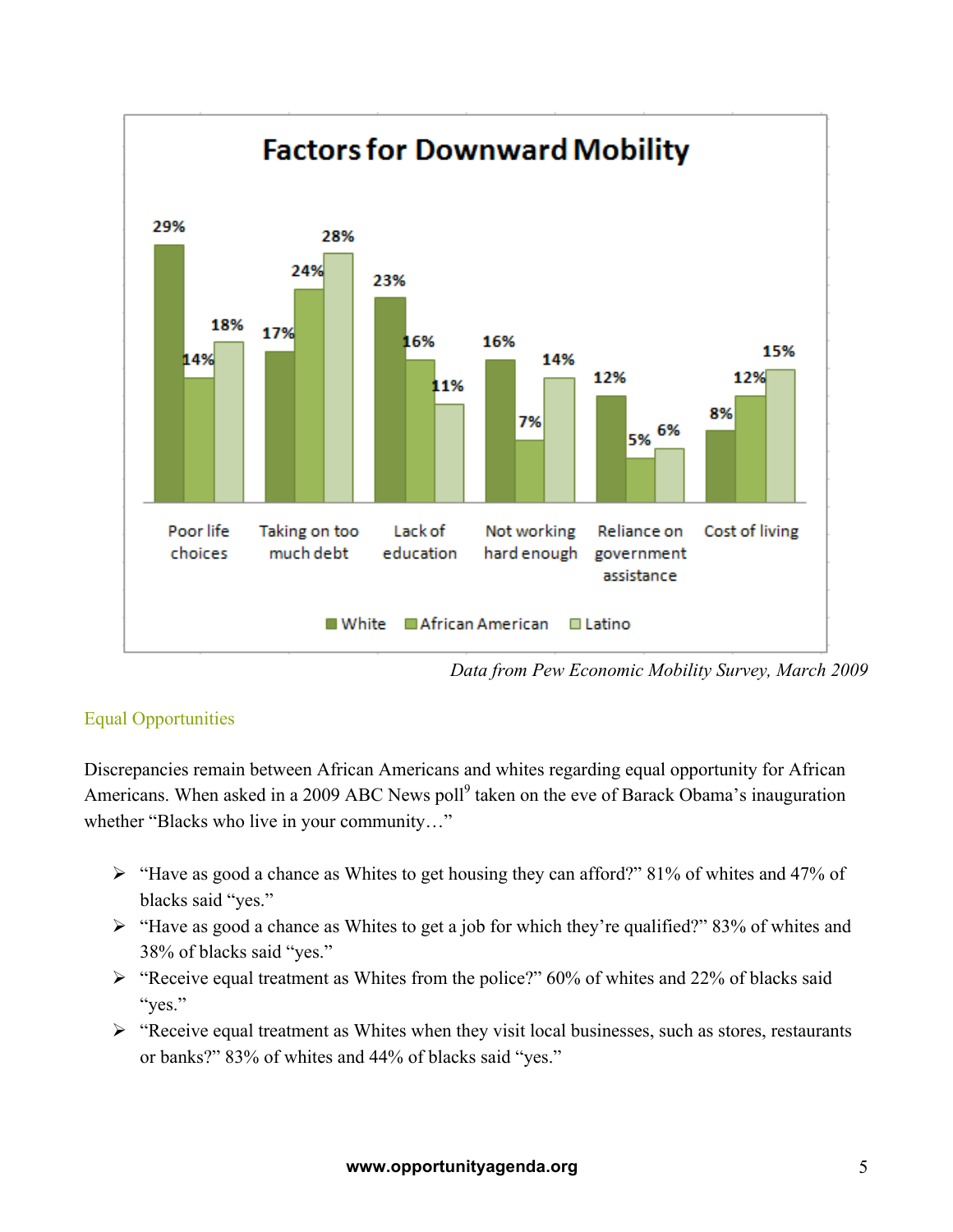Americans assert that economic differences between the rich and poor are a significant source of disagreements in society. Using a scale from zero to 10, where 10 means they believe an item contributes a "great deal" to disagreements about important issues, 57% of Americans gave "economic difference between the rich and poor" a high score  $(7-10)$ , and this item garnered the highest average score (6.8) (Allstate National Journal Heartland Monitor Poll IX, June 2011).<sup>10</sup> African Americans were more likely to attribute disagreements to economic differences (67% rated 7–10, average rating 7.4) than to "ethnic and racial differences between people of different heritage or background" (54% rated 7–10, average rating 6.6, tying with political differences as a source of disagreement). Economic differences also garnered a high score among whites (57% rating it with 7–10), with "political differences between people who support different parties" being the second most commonly cited source of disagreements (52%). Latinos and Asians also believe that economic differences between the rich and poor contribute to differences and disagreements (62% of Latinos and 68% of Asians gave a high score of 7–10), but the second largest area of concern for Latinos and Asians is "cultural differences between people born in this country and immigrants" (57% of Latinos and 57% of Asians provided a high score of 7–10). Fewer Latinos (43% score of 7–10) and Asians (35% score of 7–10) than African Americans (54% score 7–10) believe that ethnic and racial difference are a source of disagreements.

## Role of Government Regulation in General

Americans support government regulation; half of Americans (52%) believe most government regulations are necessary and protect consumers or the environment (NBC News/*Wall Street Journal*, January 2011).<sup>11</sup> Half (51%) also believe that government should do more than it currently does to solve problems and help meet the needs of people, compared to 46% who believe government is doing too many things better left to businesses and individuals (NBC News/*Wall Street Journal,* June 2011). 12

Americans are split regarding the role of government in protecting their personal freedoms: 49% agree that the government protects our personal freedoms, whereas 47% believe government threatens personal freedoms (Center for American Progress, 2010).<sup>13</sup> A majority of Millenials (young adults ages 18 to 32), or 57%, agree that government protects personal freedom, compared to 40% who assert the opposite.

Regarding the amount of taxes paid considering the benefits received, half of Americans (52%) believe their taxes are too high, and 41% believe they are about right (Allstate National Journal Heartland Monitor Poll IX, June 2011). Asian Americans are the only ethnic group with more respondents reporting taxes are about right (46%) than too high (39%).

Undocumented immigrants are a disfavored group when it comes to government services and assistance, according to a 2010 "meta-analysis" of existing public opinion research on reproductive justice by The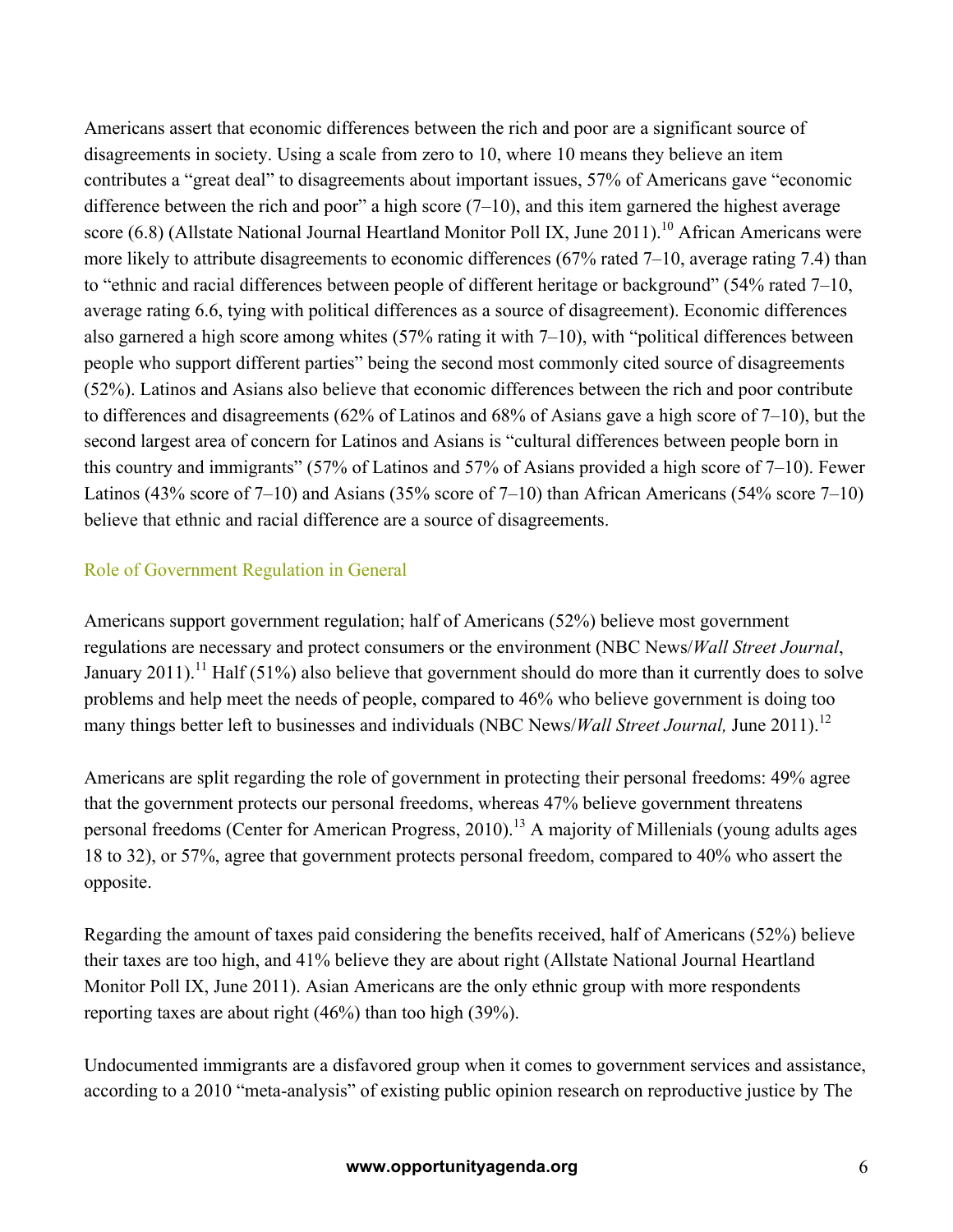Opportunity Agenda<sup>14</sup>. Even though polls show that the American public regards "illegal"<sup>15</sup> immigrants as "hard-working," they also begrudge them access to public services; 63% agree with the statement, "Illegal immigrants cost the taxpayers too much by using government services like public education and medical services"16 (Gallup Poll). Also, 67% believe "illegal immigrants" should not be eligible for "social services provided by state and local governments" (Pew Research Center, "America's Immigration Quandary"). $17$ 

#### Role of Government in the Economy

Regarding the role of government in the economy, a majority (61%) believe the government has an active role to play in the economy to ensure that it benefits people like them; 27% agree, and another 34% agree but are not sure that they can trust government to do this effectively (June 2011 Allstate National Journal Heartland Monitor Poll IX). Further, the idea that the government should play an active role in the economy is more popular with African Americans (80%), Hispanics (71%), and Asian Americans (74%), compared to 56% of non-Hispanic whites (June 2011 Allstate National Journal Heartland Monitor Poll IX). Additionally, 62 % believe the government's role in regulating major financial institutions is a good idea (Pew Global Attitudes Project, May 2010).<sup>18</sup>

In addition, the latest Community Voices for the Economy survey,<sup>19</sup> conducted by Lake Research Partners for the Ms. Foundation for Women, shows that the public continues to support the role of government in expanding opportunity, now more than ever. A majority (54%) agree that now is the time for government to take on a greater role in ensuring that the economy works for the average American. Just 36% agree with the opposite proposition—that turning to "big government" will do more harm than good. The public's focus is on jobs, with 62% agreeing that the government should work to create jobs, even if the deficit increases in the short term. Half of Americans (49%) are either very or extremely concerned that a focus on deficit reduction at the expense of program spending will have a negative impact on government-funded programs that help children and families.

#### Distrust of Financial Institutions

A large majority (83%) believe Wall Street should be subject to tougher regulations, although this is down slightly from 87% in 2009 (Harris Poll, May 2011).<sup>20</sup> Perhaps driving support for stronger regulation is a sense of disconnect and distrust. A majority of Americans (64%) disagree with the notion that what is good for Wall Street is good for the country, and 70% now disagree that people on Wall Street are as honest and moral as other people. According to a recent GfK survey, $^{21}$  the top reasons for mistrust of corporations (not just financial institutions) are "CEOs and senior executives being overpaid"; "corruption among corporate management"; that companies "make up lost earnings at their customers' expense"; and that "more and more products are being made overseas."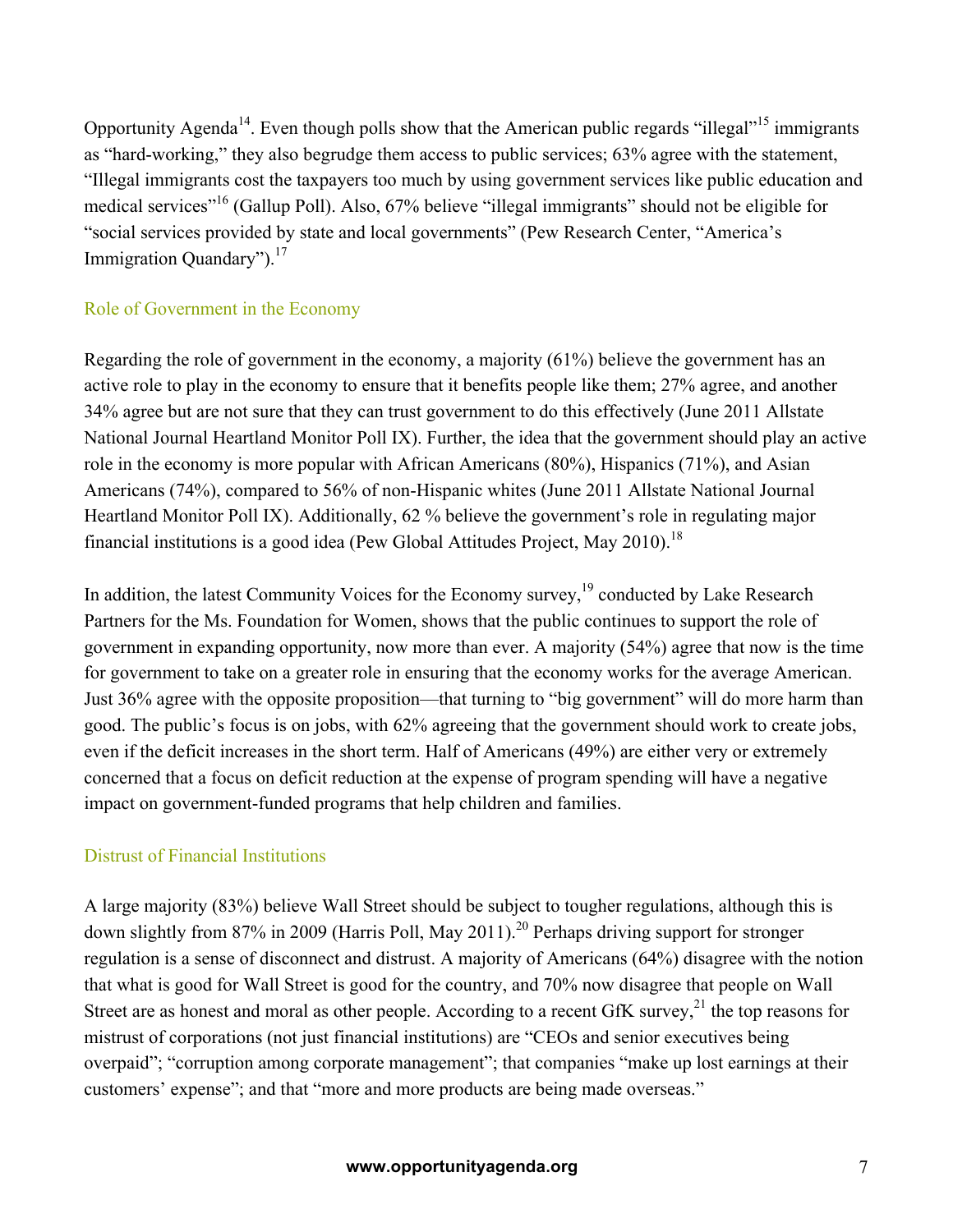Sixteen percent of Americans now believe that Wall Street, defined as the nation's largest banks, investment banks, stockbrokers, and other financial institutions, harms the United States "a lot," according to the May 2011 Harris Poll, up from the lowest point of 3% in 2000. Nearly four in 10 (39%) believe that Wall Street harms the country somewhat or a lot, yet a majority (55%) believe Wall Street benefits the country, although this number is down substantially from just 5 years ago (73% in 2006) and from its high point in 1997 (80%).

Gallup trends, seen in the chart below, show that both the real estate and the banking sectors are viewed negatively by an increasing percentage of Americans. The sharp increase from 2007 to 2008 suggests that this distrust grew as a result of the economic recession, the subprime mortgage crisis, the steep rise in foreclosures, and falling home prices.<sup>22</sup> The year 2008 saw the largest 1-year change of opinion that Gallup has ever measured for any industry, and that change occurred in the real estate industry.<sup>23</sup>



*Data from Gallup*

In fact, people have more confidence in the federal government than in the financial industry: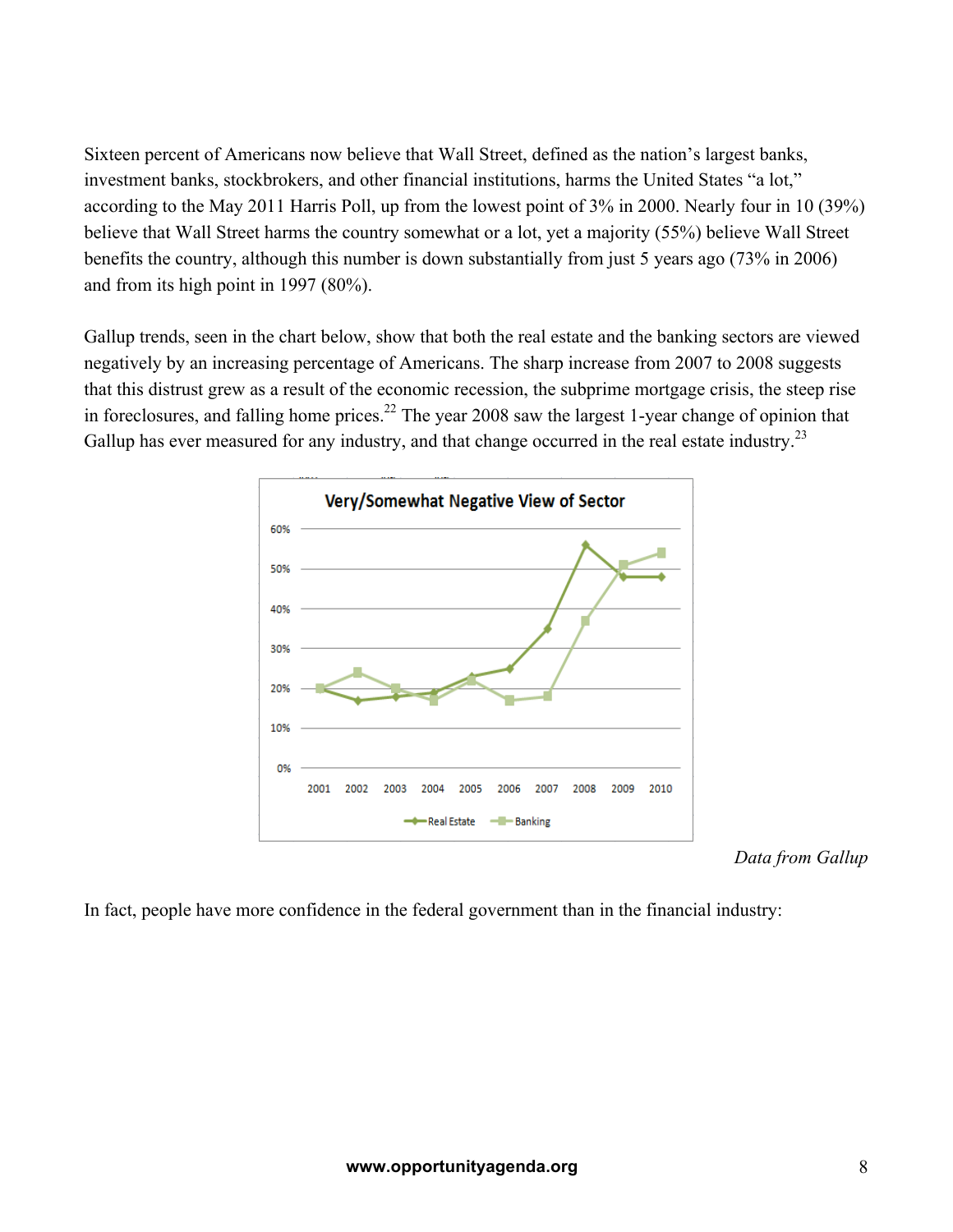

*Data from NBC/Wall Street Journal Survey, January 2011*

Americans, however, are showing a high level of distrust in many important institutions, both public and private, according to the Xavier University 2011 American Dream Survey.<sup>24</sup> When asked to compare things now to 10 or 15 years ago, large majorities of Americans assert that they have much less or somewhat less trust for politics in general (83% total, 58% "much" less trust), big business and major corporations (79% total, 51% "much" less trust), and government (78% total, 50% "much" less trust).

Slightly more believe the government (14%) does the most to improve life for people like them, as compared with big companies and corporations (12%) or religious institutions (12%). A plurality (31%) believe small businesses do the most to improve lives for people like them, and 22% believe community and nonprofit organizations do the most (Allstate National Journal Heartland Monitor Poll IX, June 2011). In addition, according to a recent poll by the Public Religion Research Institute,  $2^5$  more than half of Americans (52%) blame the government for neglecting its duty and allowing unethical business practices, which led to the current economic situation. Thirty percent blame corporations that were "greedy" and made "risky business decisions," and only 14% blame individuals who were "careless and borrowed more money than they could afford." Americans acknowledge the need for the government to be a "watchdog" and to implement effective rules and enforcement that ensure the protection of security and opportunity for people like them.

#### Government Effectiveness vs. Intentions

Americans generally question the government's efficiency or effectiveness rather than its intentions: a large majority (72%) feel the government has the nation's best interests in mind all or some of the time, according to the 2010 Allstate National Journal Heartland Monitor Poll IV, $^{26}$  yet 52% believe the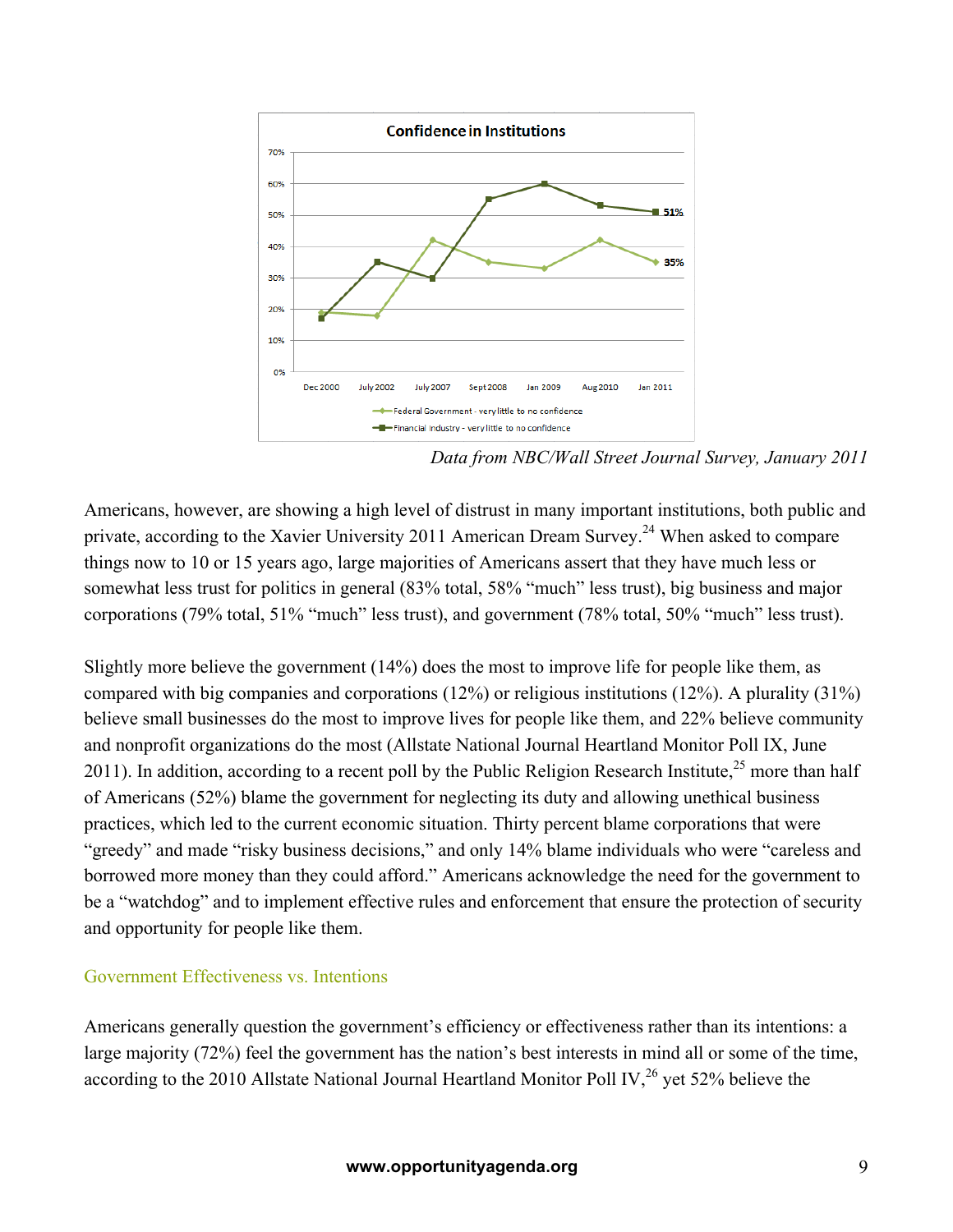government does more to hurt than to help those trying to move up the economic ladder (Pew Economic Mobility Survey, 2011).<sup>27</sup>

One issue in play is *who* the government is helping: a majority (54%; 40% strongly) believe the government is helping the wrong people. More Americans believe the government helps the rich rather than the poor or middle class; a vast majority (76%) believe the government economically assists the rich some or a great deal, and this number drops to just more than half (52%) when talking about assistance to the poor. When discussing "people like you," the number drops further to 39%. A vast majority (83%) agree that government should focus on making sure the poor and middle class have the opportunity to improve their financial situation, should focus on preventing the poor and middle class from falling down the economic ladder, or both, and 58% believe the government should be doing more to help poor and middle-class Americans improve their financial situations. Back to efficacy, however, a plurality of 43% believe the government is pursuing the right policies to help poor and middle-class Americans but is ineffective at carrying them out.

#### Government Assistance—All vs. Marginalized Groups

A 2010 "meta-analysis" of existing public opinion research on reproductive justice by The Opportunity Agenda<sup>28</sup> found that public support for government assistance diminishes when applied to more marginalized groups. For example, Americans agree with the statement "Poor people have become too dependent on government assistance programs" by a 72% to 22% margin, according to a 2009 Pew survey.<sup>29</sup> Although this majority has decreased from its high point of 85% in 1994 before "welfare" reform" was adopted, it demonstrates the enduring strength of the public's belief in overdependence by the poor. $30$ 

#### Jobs, Jobs, Jobs

Jobs, over and over again, are what people believe government can help them with. Two in five (39%) believe that promoting job creation is one of the most important things the government can work toward, second only to ensuring that all children get a quality education (46%) (Pew Economic Mobility Survey,  $2011$ ).<sup>31</sup> Half (51%) believe that helping to keep and create jobs in the United States is one of the most effective steps the government can take to help Americans improve their financial situation, followed by reducing government spending (48%). Fifty-nine percent report that keeping jobs in America is one of the most effective steps the government could take to make sure people don't fall behind economically, followed by reducing government spending (48%).

A recent survey by CBS found that many Americans link deficit reduction to job creation; a plurality (45%) of Americans believe that reducing the federal budget deficit would create jobs in the United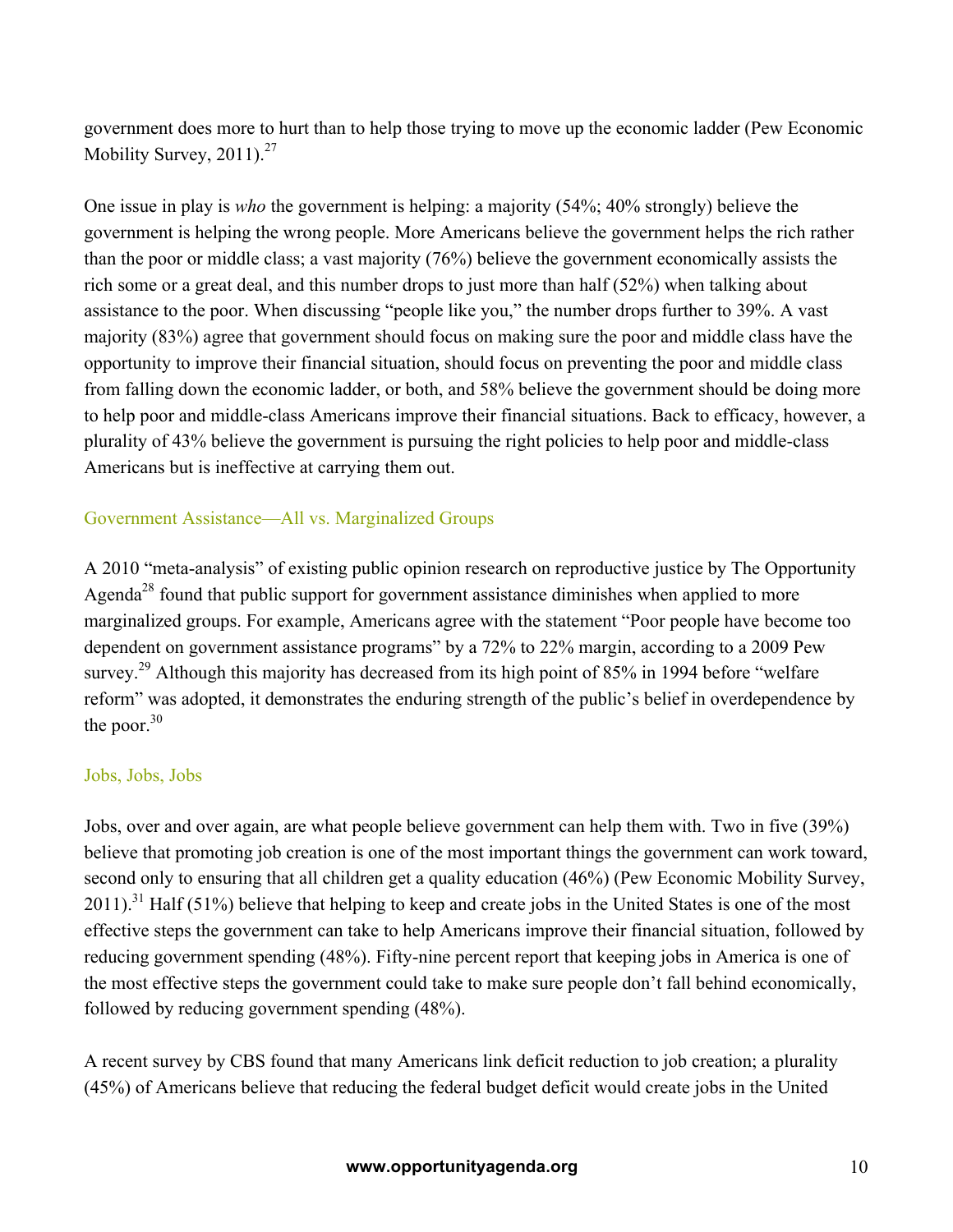States.<sup>32</sup> This has implications, of course, for political debates that pit spending on job creation against deficit reduction. Despite significant support for government intervention in jobs, a 2010 survey by the Center for American Progress<sup>33</sup> found that the gap is narrowing between those in favor of a strong government and those who believe the free market can handle today's complex economic problems. In 2010 half (50%) asserted that the government should have a strong role, down from 72% in 2008 (asked by the National Election Studies), and 44% believe the free market is enough, up from 26% in 2008.

#### Government Waste

Two thirds (66%) of Americans believe government programs and agencies waste "a lot" of taxpayer funds, but they attribute the waste to "government programs continuing for years even though they have not proven effective" and "government contractors receiving no-bid contracts and overcharging for services" (Center for American Progress, 2010).<sup>34</sup> Underlying these issues is strong support for improving the performance and efficiency of the federal government:

- $\triangleright$  Three quarters (74%) believe it is very important for the President and Congress to take steps to improve the effectiveness and efficiency of federal government programs.
- $\triangleright$  The same percentage (74%) feel that the federal government could be more effective if it were better managed.
- $\triangleright$  Sixty-two percent prefer to improve the efficiency and effectiveness of federal government as opposed to reducing the size of government (36%).

#### **III. Homeownership and the American Dream**

Homeownership is integral to the American Dream in the minds of the U.S. public. As a goal or aspiration relating to the American Dream, according to the March 2011 Allstate National Journal Heartland Monitor Poll VIII, owning one's own home averaged a score of 8.3 on a scale of zero through 10, in which 10 means something is definitely part of the American Dream. Homeownership was outranked only by raising a family and making sure your children have more opportunity than you did (mean score of 8.5) and was followed closely by the chance to pursue a rewarding career (mean score of 8.2). Four in five (80%) renters say it is important (57% say very important) for them to buy a home one day.

Homeownership plays a unique role among racial and ethnic minorities, according to the October 2010 report by The Opportunity Agenda on the economic recovery. The meta-analysis of public opinion found that non-Hispanic white adults associate the American Dream primarily with freedom and financial security, whereas African Americans, Latinos, other non-whites, and recent immigrants define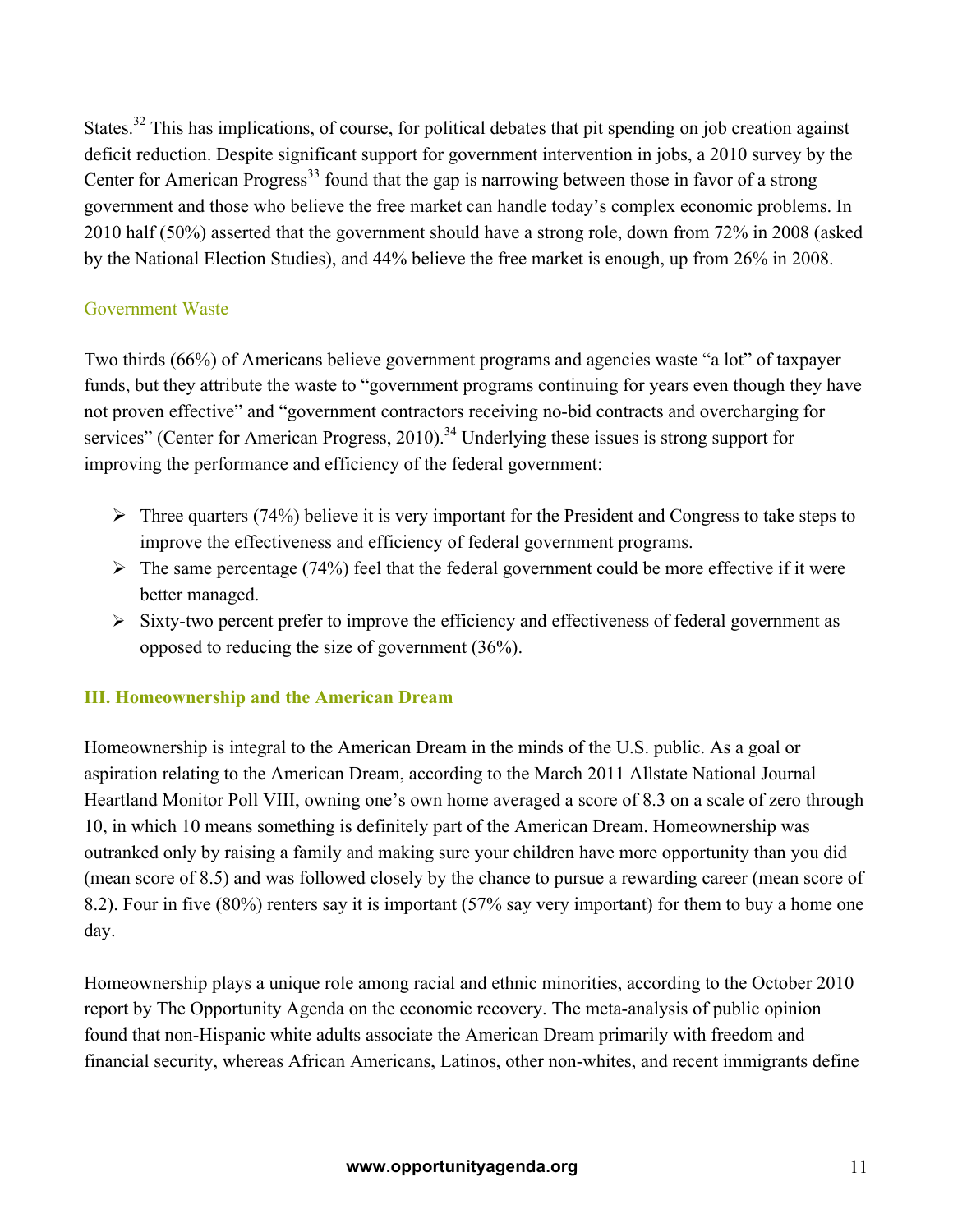it mostly in terms of concrete indicators of, or means of achieving, economic well-being, citing homeownership, a good job, and wealth itself as important components of the Dream.

#### Importance of Homeownership and Barriers to Achievement

Homeownership continues to be core to perceptions of economic mobility and equal opportunity and is an aspiration for a vast majority of Americans. A recent survey by the National Association of Realtors shows that more homeowners than renters are "very" or "extremely" satisfied with their lives, 56% to 36% respectively.35 A plurality of 36% of voters believe a home is their best investment, followed by a retirement savings program  $(33%)$ , according to a recent National Association of Home Builders<sup>36</sup> survey.

In addition, nearly three quarters (73%) of voters who currently do not own a home say that homeownership is a goal of theirs, but a plurality of 31% cite down payment and closing costs as the largest barrier (National Association of Home Builders, 2011). Job uncertainty (21%) and credit score (16%) were the other obstacles to homeownership commonly mentioned by voters who want to own a home.

A large majority (70.6%) believe access to affordable mortgages is a serious problem, with a plurality (32.3%) asserting that understanding the mortgage process is the most challenging aspect of attaining a mortgage, according to a survey conducted by GfK for MortgageMatch.com and released in February  $2011$ <sup>37</sup> Three quarters (74%) of Americans believe it will be harder for their children or the next generation to buy a home, according to the National Housing Survey conducted in the fourth quarter of 2010 for Fannie Mae. Two thirds (66%) of Americans believe homeownership is not affordable for most young adults in their 20s and 30s, according to a 2011 Pew survey.<sup>38</sup>

Achievability of homeownership surfaced as an issue in the Allstate National Journal Heartland Monitor Poll VIII;<sup>39</sup> although 80% of all respondents provided a score of 7–10 for the importance of homeownership to the American Dream, the number dropped when the question shifted to the achievability of homeownership. A large majority, however, believe that owning a home is achievable: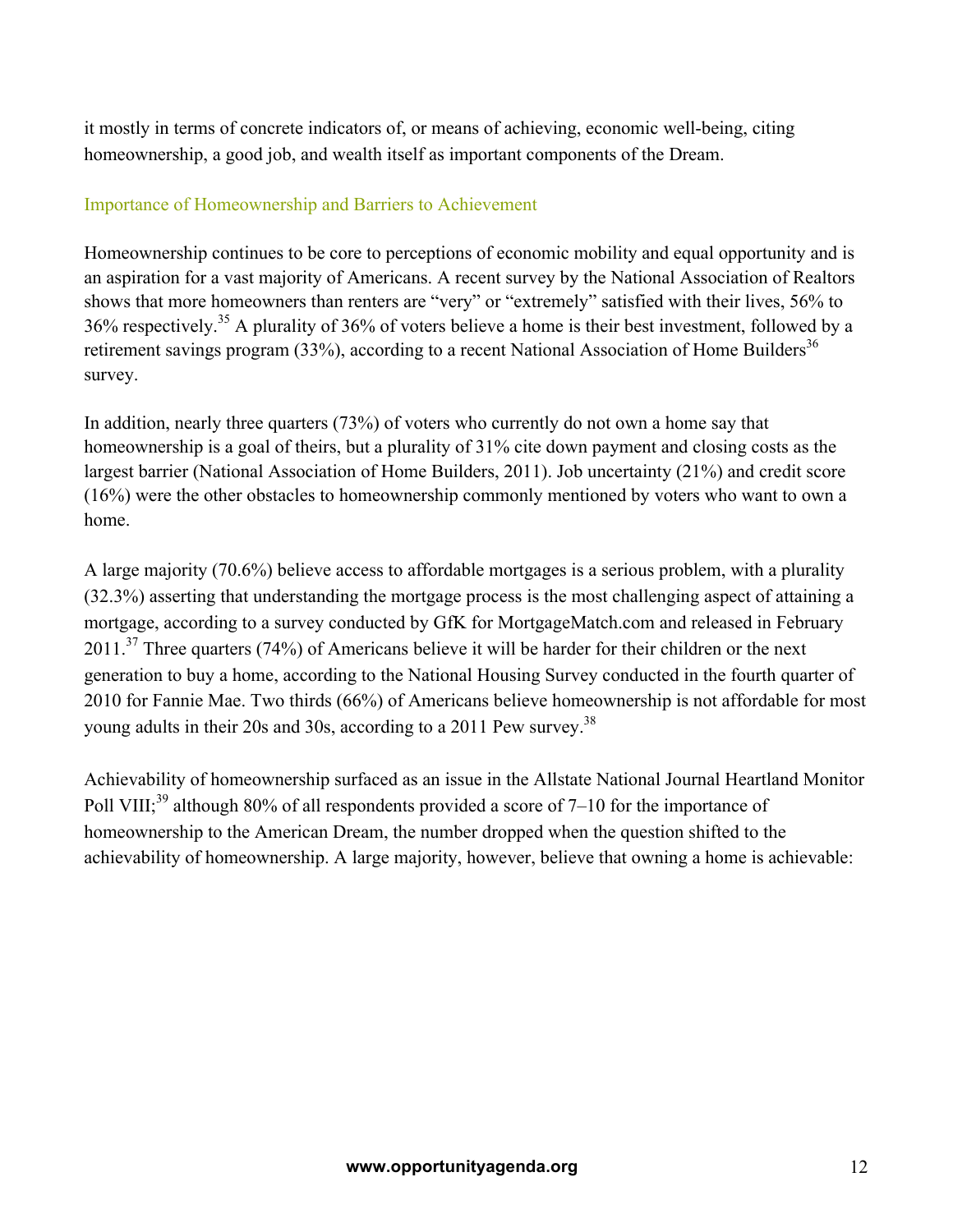

*Data from Allstate National Journal Heartland Monitor Poll VIII, March 2011*

## Reasons Driving the Desire for Homeownership

Personal and financial reasons drive the desire to own homes. The top reason to own a home, according to the Allstate National Journal Heartland Monitor Poll VIII, is having a place to raise a family (40%) followed by building equity rather than paying rent (25%). When asked to choose one of two options, a majority of homeowners (60%) said they see homeownership as a chance to settle in to one home for the rest of their life, and 36% see it as an opportunity to build equity and eventually purchase a different home.

Homeownership imbues status; 60% agree with the idea that homeowners are more financially successful than those who do not own (Allstate National Journal Heartland Monitor Poll VIII). As a financial goal, 77% of Americans believe being able to own your own home is extremely or very important, and is outranked only by being able to live comfortably in retirement (79% extremely or very important), according to a 2011 Pew Survey. The other proposed goals ranked significantly lower, including being able to pay for your children's college education (61%) and being able to leave an inheritance for your children (50%).

Views of homeownership as a safe investment have declined slightly since 2002, with 70% of Americans in agreement with this statement in 2002, and 64% in agreement in 2010 (Fannie Mae's National Housing Survey). A 2010 Pew Research Center Social and Demographic Trends Report<sup>40</sup> shows a similar trend, although with slightly different numbers. According to Pew's 2011 survey, 81% of Americans either strongly or somewhat agree that buying a home is the best long-term investment in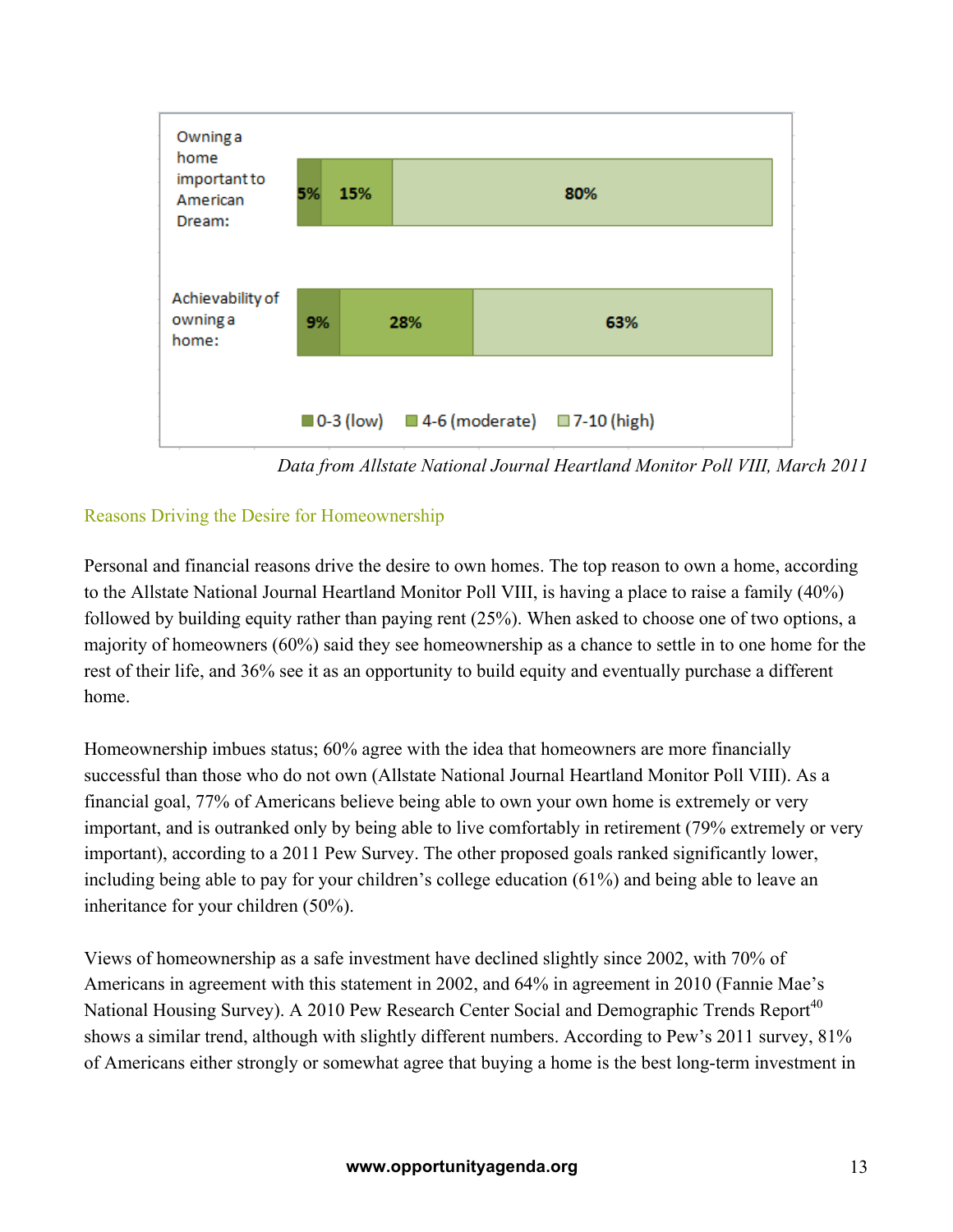the United States, down from 84% when asked by *New York Times/*CBS in 1991. The difference is in those who feel strongly: 37% agreed strongly in 2011, compared to 49% in 1991.

The following chart, reflecting responses to the National Housing Survey,<sup>41</sup> speaks to the particular importance of homeownership as a provider of mobility and security, especially for African Americans and Latinos:



*Data from Fannie Mae's National Housing Survey, Fourth Quarter 2010*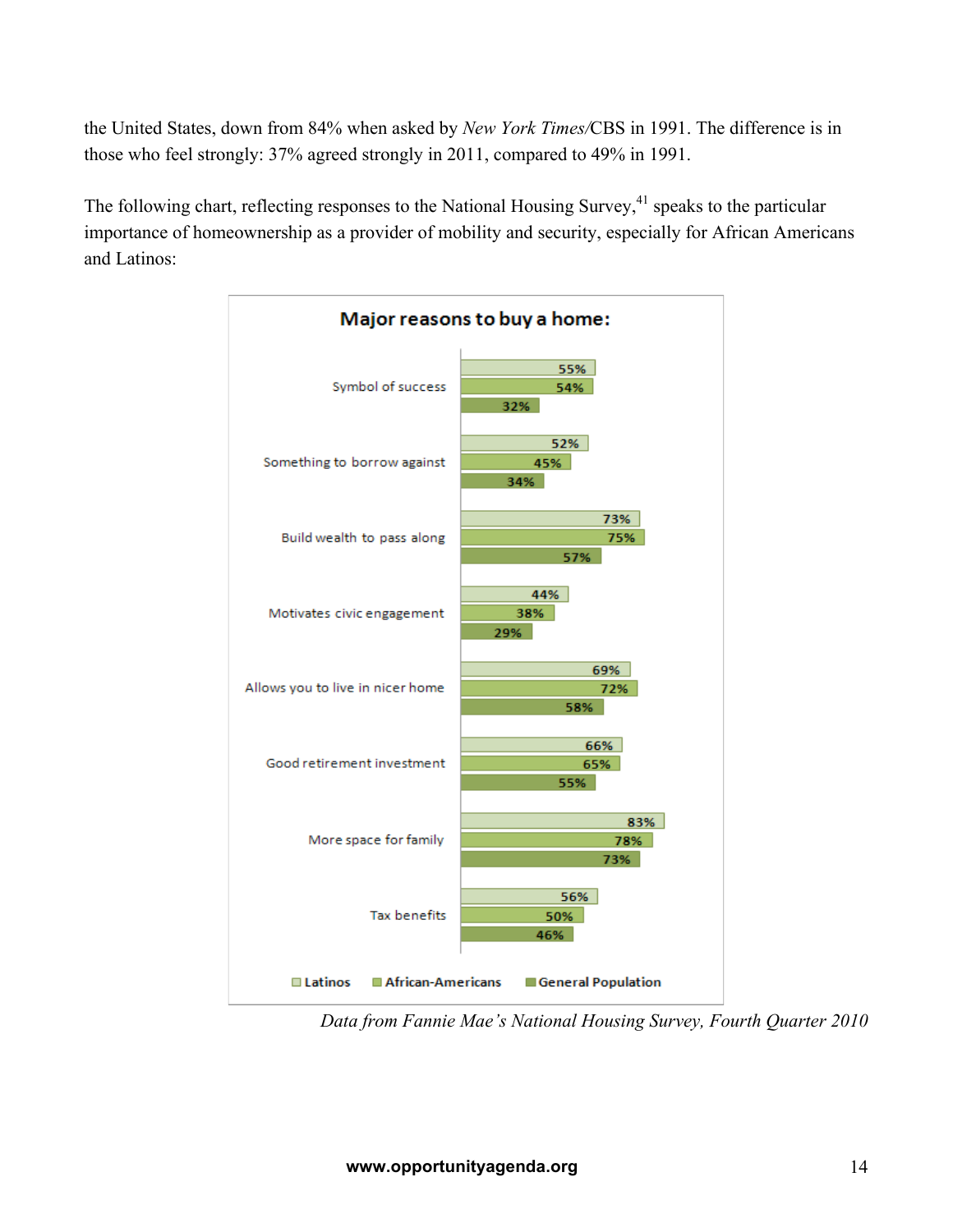African Americans and Latinos tend to be more optimistic than non-Hispanic whites about the prospect of homeownership in the near future, but this optimism is in decline. The National Housing Survey conducted for Fannie Mae in the fourth quarter of 2010 found the following:

- $\triangleright$  Thirty-five percent of African Americans, 34% of Latinos, and 23% of the general population say that it is likely they will buy a house in the next 3 years.
- $\triangleright$  The percentage of African Americans and Latinos saying they will buy a house in the next 3 years has declined by 19%, or 8 percentage points, since June 2010, from 43% to 35% for African Americans and from 42% to 34% for Latinos.

Younger adults also think about homeownership somewhat differently than the population as a whole, according to the National Housing Survey conducted for Fannie Mae in the fourth quarter of 2010. This age group assigns modestly greater importance to the impact of homeownership on their status in society, on a place to raise a family, and the potential to accumulate wealth through ownership. Young people between the ages of 18 and 34 are the most likely group (59%) to agree that a home is an investment with a lot of potential, compared to 50% of Americans 35 to 45 years of age, 56% of Americans 46 to 64 years of age, and 46% of Americans 65 years of age and older. Although homeownership rates have fallen among 18 to 34 year olds, a majority (61%) believe purchasing a home is a safe investment, although this is slightly less than other generations.

#### A Note on Diverse Communities

A 2008 survey and analysis of Census Data conducted by Pew Research Center's Social and Demographic Trends<sup>42</sup> group found a disconnect between Americans' expressed preference for diverse communities and actual residential patterns. A majority of Americans (65%) say they would prefer to live in a community made up mainly of people who are a mix of different races, although opinions vary by political party, age, and race or ethnicity. African Americans express the greatest preference (83%) for mixed neighborhoods, whereas Americans aged 65 and older are the only demographic group (at 47%) that does not predominantly favor some form of residential integration.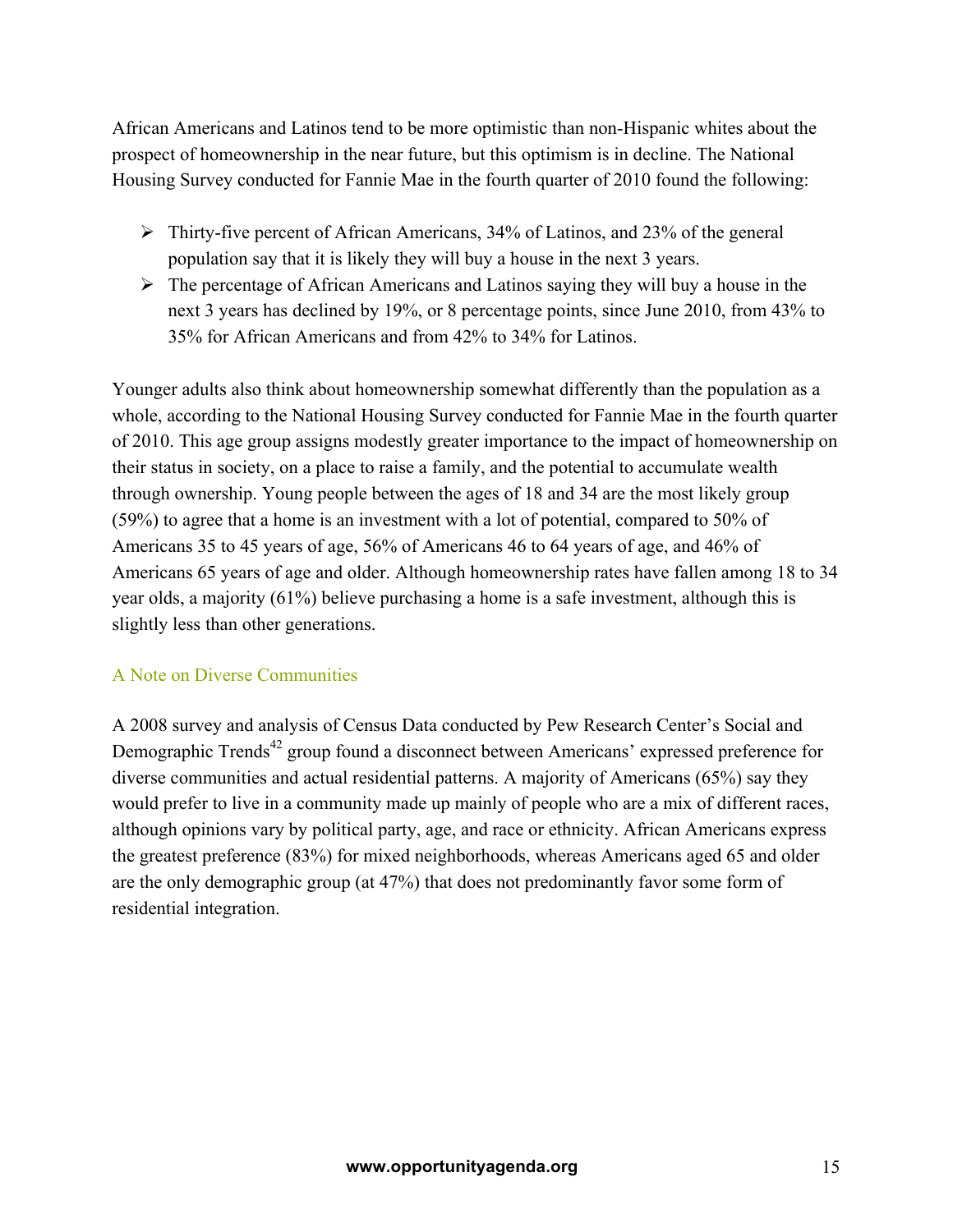

*Data from Pew Social and Demographic Trends Survey, October 2008*

Fewer are interested in living in communities with small or large immigrant populations, however. A minority of respondents (24%) gave the pro-diversity answer, with liberal Democrats (44%) and Latinos (40%) showing the greatest interest in living in communities with large immigrant populations.

Residential segregation has long been an issue in the United States, and some varieties of segregation appear to be increasing, according to the analysis of census data by Pew. Racial and ethnic segregation are the most common, with half of African Americans living in all-African-American neighborhoods and 43% of Latinos living in all-Hispanic neighborhoods in the year 2000. This reflects a decline in African-American segregation since 1960 (from 70% living in all-African-American neighborhoods<sup> $43$ </sup>), but residential segregation of immigrants, Latinos, and Asians has increased,<sup>44</sup> as has economic segregation—from 1970 to 2000, high-income Americans (those in the top income quintile) experienced a 32% increase in residential separation. 45

#### Fear of Foreclosure or Eviction

A serious economic reversal such as foreclosure or eviction remains a pressing concern for a substantial share of the population. Just more than half (52%) of U.S. adults, according to a survey<sup>46</sup> commissioned by Move, Inc. in March 2009, expressed fear that they or someone they know could face foreclosure in the following 6 to 12 months. A CBS poll $^{47}$  conducted in October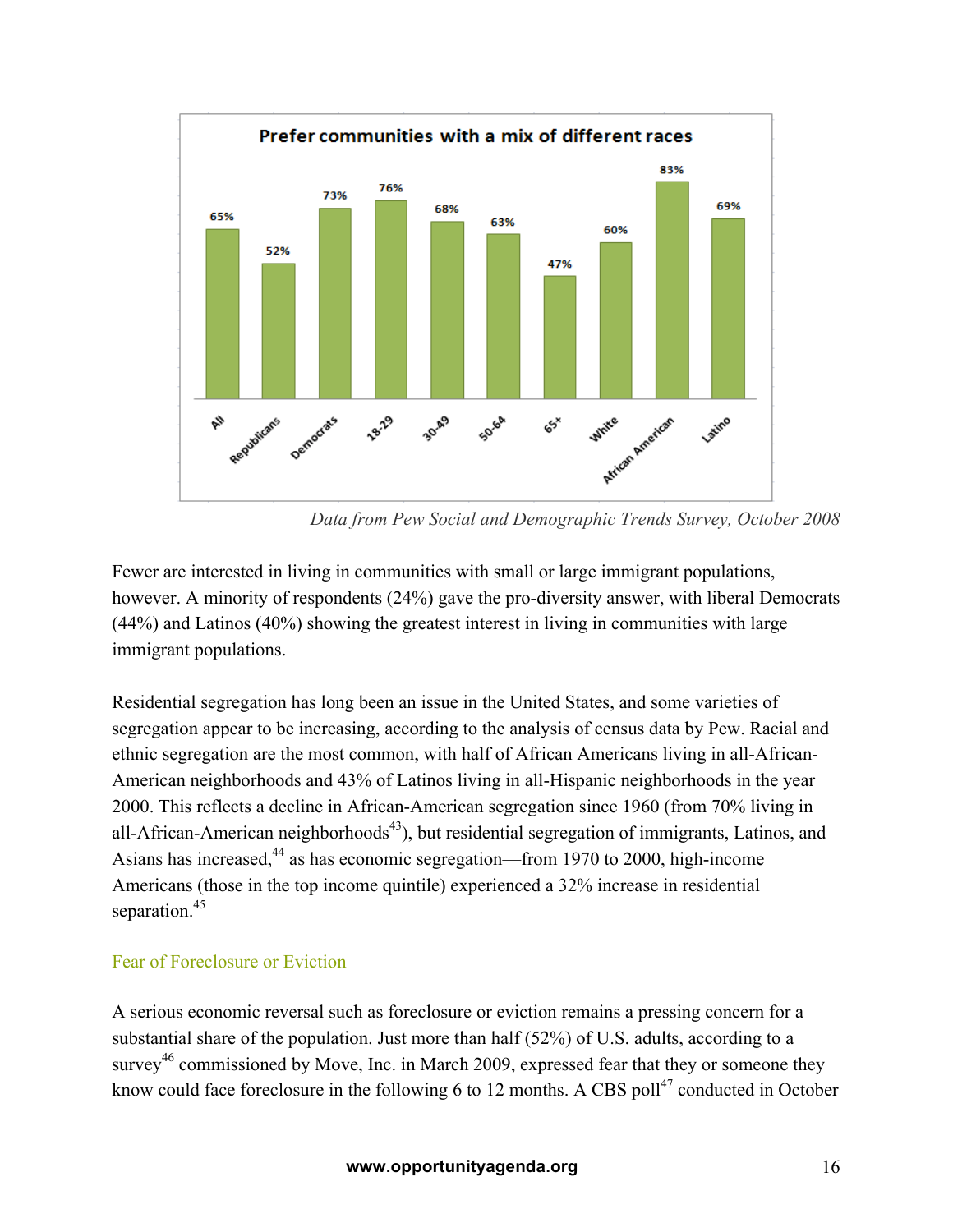2010 found that approximately a quarter (27%) of the general population are very or somewhat concerned that they will lose their home to eviction or foreclosure in the next 12 months. Independents (33%) are the most likely group to be very or somewhat concerned about eviction or foreclosure, compared to 26% of Republicans and 24% of Democrats. The 2011 impreMedia/Latino Decisions poll found that among homeowners currently able to make mortgage payments, 45% of foreign-born Latinos are very or somewhat worried that they might lose their home as a result of foreclosure from a bank in the next year, compared to 26% of U.S. born Latinos.

One in four Americans (27%) are worried about eviction or foreclosure, according to the CBS survey, but more than half (53%) are concerned about not having enough money to pay rent or mortgage, according to a *Washington Post* poll<sup>48</sup> also from October 2010. Concerns about housing payments jumped from 37% in December 2008 to 46% in February 2009, climbing to 53% in October 2010 despite modest improvements in the economy. Further, African Americans (75%) and respondents with annual incomes less than \$30,000 (72%) are significantly more likely than the general population (53%) to be concerned about making mortgage payments.

#### Home Values and Underwater Mortgages

A survey commissioned by Move, Inc.<sup>49</sup> found that half of homeowners (49%)—and two in three homeowners between the ages of 25 and 34 (68.2%)—would buy another home today if they could sell their current house for its original value or more. The most commonly cited reason for selling one home with the intention of purchasing another is the need to reduce monthly expenses as a result of difficult economic times (25%).

According to a 2009 Pew survey,<sup>50</sup> 90% of Americans said that, despite sinking housing values, their home was a source of comfort in their lives as opposed to a burden. Whereas 23% of homeowners express buyer's remorse, according to the 2011 Pew survey, just 20% of non-Hispanic whites would not buy their current home if they had it to do all over again, compared to 35% of African Americans and 39% of Hispanics. In addition, 37% of homeowners with annual incomes less than \$30,000 have buyer's remorse. More than half (53%) of Hispanic homeowners report that their home is worth less now than before the recession, whereas 48% of non-Hispanic whites and 38% of African American homeowners report the same.

The 2010 Move, Inc. survey found that many are making deep personal sacrifices because of financial constraints. For those who have delayed selling their home, 69% have reduced daily living expenses in order to meet mortgage payments. Since the economic downturn, 35% of homeowners managed to downsize to smaller homes, and a third of homeowners (33.5%) have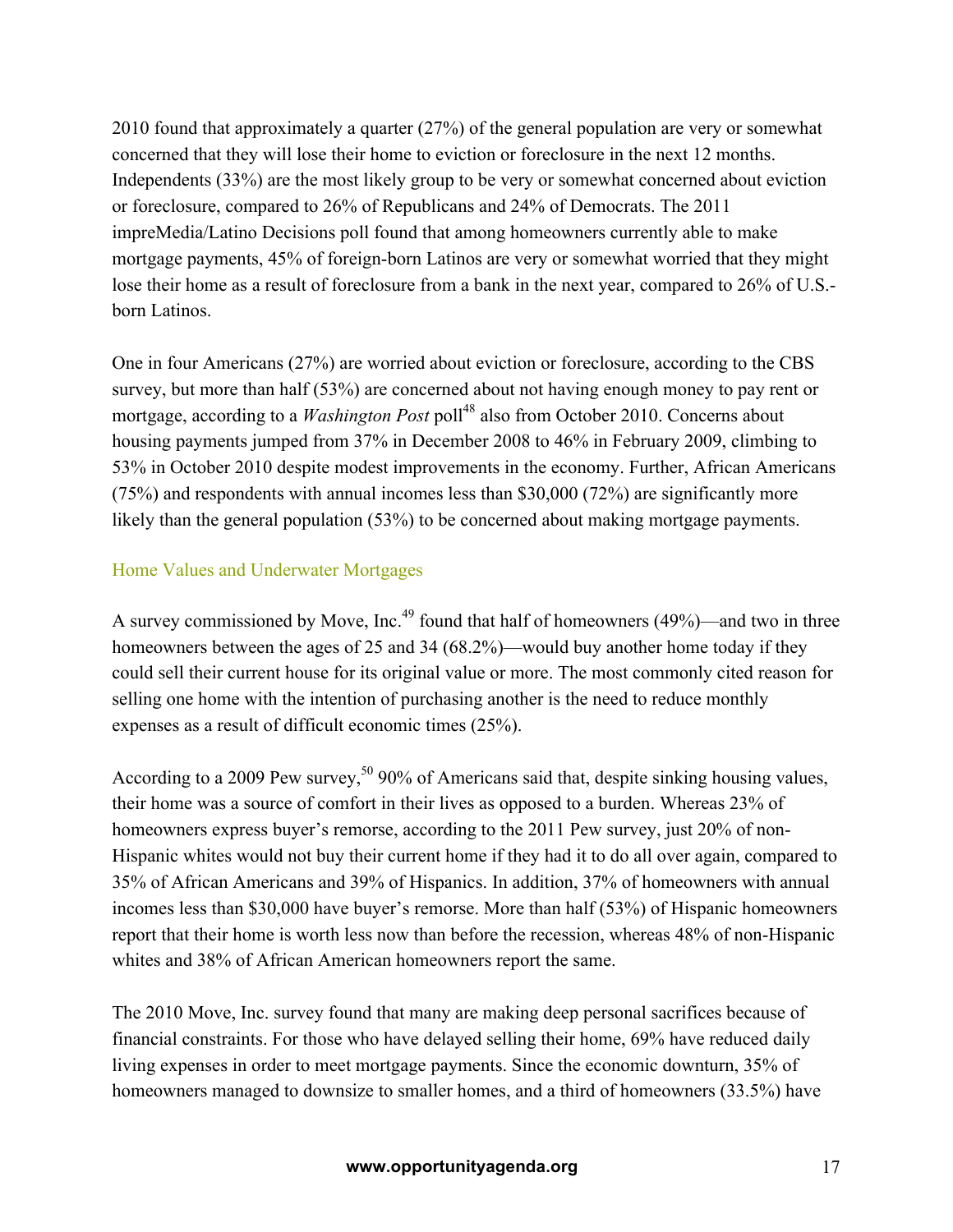postponed plans to expand their family. High monthly mortgage payments (21%) and the risk of devaluing home prices (21%) were driving reasons not to own a home, according to the Allstate National Journal Heartland Monitor Poll VIII.

Large majorities of the general population disapprove of failure to make mortgage payments if a homeowner is "under water" (86%), meaning they owe at least 5% more on their mortgage than their home is currently worth, or if a homeowner is facing financial distress (76%), according to the Fannie Mae National Housing Survey (fourth quarter 2010). A survey conducted by the Pew Research Center in May 2010,<sup>51</sup> however, found more Americans accept "walking away" from a mortgage under certain circumstances. A third (36%) of the public believes it is either acceptable (19%) or depends on the circumstances (17%), although a majority (59%) believe it is unacceptable regardless of the circumstances. Young people age 18 to 29 (68%) and Republicans (71%) are more likely than the general population to say walking away is unacceptable.

#### "Delinquent Borrowers"

The Fannie Mae National Housing Survey<sup>52</sup> defines "delinquent borrowers" as borrowers who have not made a payment on their mortgage for more than 60 days. Delinquent borrowers are more likely to have experienced a serious economic reversal such as loss of income. The poll found that 60% of the general population and 61% of mortgage holders say their monthly income has not changed since the fourth quarter of 2009, whereas just 34% of delinquent borrowers say the same. Expenses have increased more for homeowners who are behind on their mortgage payments; 44% say their monthly household expenses have increased significantly compared to 34% of the general population and 31% of mortgage holders. In fact, 21% of delinquent borrowers are not currently employed in a paying job, compared to 9% of mortgage holders overall.

In addition, homeowners in arrears are sacrificing more and experiencing higher levels of stress than are homeowners generally:

- $\triangleright$  Two thirds (66%) report that they are making a great deal of financial sacrifice to own their homes compared to 28% of mortgage holders.
- $\triangleright$  They are nearly twice as likely as the general population to report that their total amount of household debt, not including a mortgage, is higher now than a year ago (29% of delinquent borrowers compared to 16% of the general population).
- $\triangleright$  Half (51%) are very stressed about debt payments, compared to 10% of the general population and 10% of mortgage holders.
- $\triangleright$  Forty-four percent would rent if they were going to move compared to 20% of homeowners.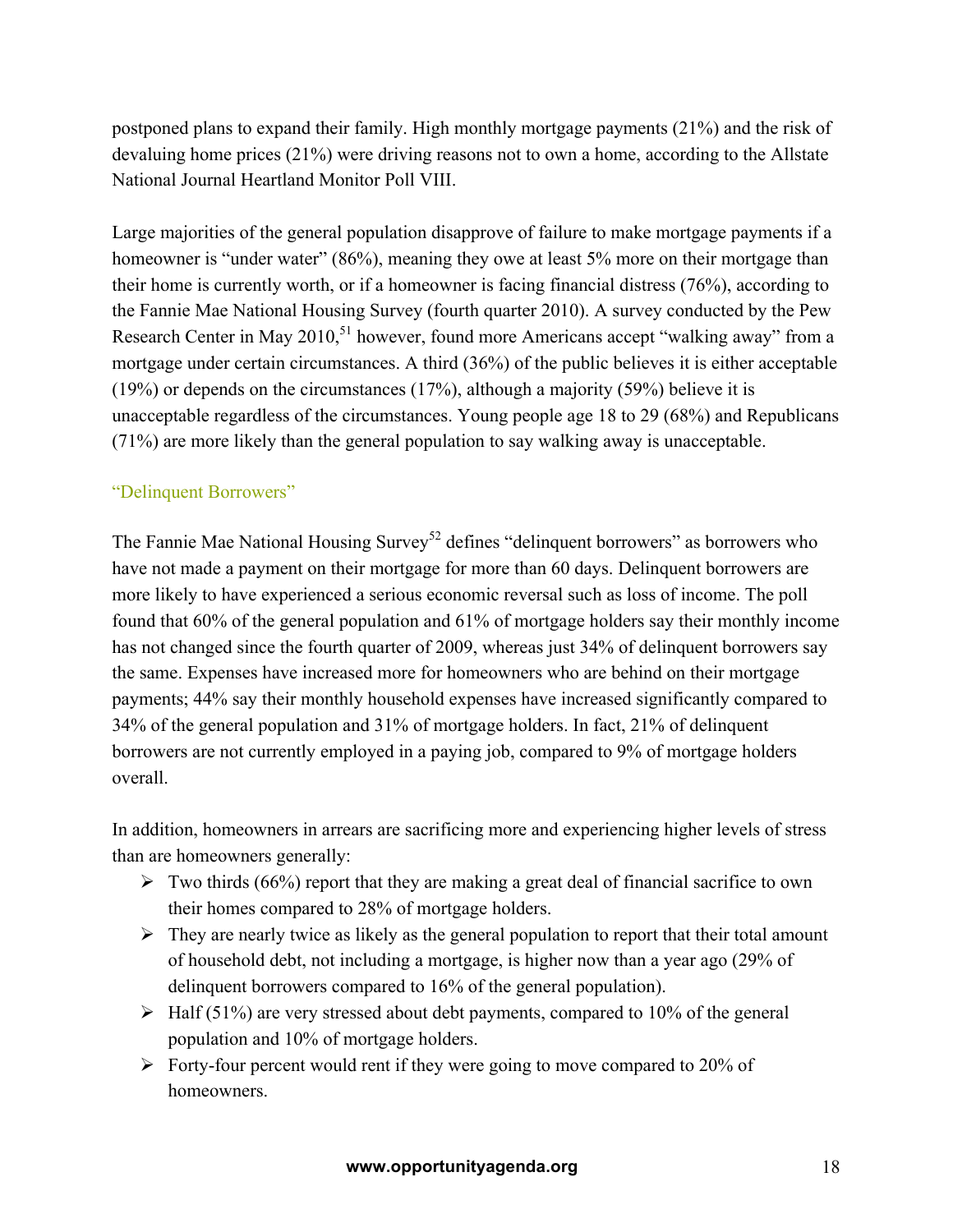A significant finding from the Fannie Mae National Housing Survey (Fourth Quarter 2010) is that 44% of respondents behind on their mortgage payments by 60 or more days report that their mortgages are "under water," but this number has come down from 51% in early 2010. A large majority (67%) of delinquent borrowers who are also under water say they currently owe more than the value of their home because the housing market changed in ways they couldn't have predicted, whereas 11% said they did not have enough information about their mortgage when they got it and 13% reported having enough information and voluntarily taking a risk.

The demographic breakdown of the "delinquent borrower" is as follows:

- $\triangleright$  Baby boomers are over-represented in this category. Fifty to 64 year olds make up 26% of mortgage holders but 39% of homeowners in arrears. Generation X (35–49 year olds) make up 43% of mortgage holders but 33% of homeowners in arrears. Generation Y (18– 34 year olds) make up 19% of mortgage holders but 11% of homeowners in arrears.
- $\triangleright$  African Americans are over-represented in this category and whites are underrepresented. African Americans make up 7% of mortgage holders but 24% of borrowers in arrears. Whites make up 74% of mortgage holders but 53% of borrowers in arrears. Latinos make up 10% of mortgage holders and 12% of borrowers in arrears.
- $\triangleright$  Lower income households are over-represented in this category. More than half (57%) of delinquent borrowers earn less than \$50,000 a year compared to 26% of mortgage holders; 30% make \$50,000 to \$100,000 a year compared to 37% of mortgage holders; and 7% make \$100,000 or more compared to 22% of mortgage holders.
- $\triangleright$  Of delinquent borrowers, 45% are employed full time compared to half (50%) of the general population and 64% of mortgage holders. Twenty-one percent of delinquent borrowers are not currently employed in a paying job compared to 13% of the general population and 9% of mortgage holders.
- $\triangleright$  No drastic educational differences are seen between mortgage holders and delinquent borrowers.

Despite it all, half (52%) of delinquent borrowers believed in 2010 that their financial situation would get better in a year, showing more optimism than the general public (40%) and mortgage holders (37%).

## Dubious Practices in the Lending Market

Large numbers of borrowers report questionable actions and practices on the part of the lending industry. According to the most recent GfK/MortgageMatch survey, released in February 2011, a tenth of borrowers surveyed reported that their lender gave them a higher interest rate than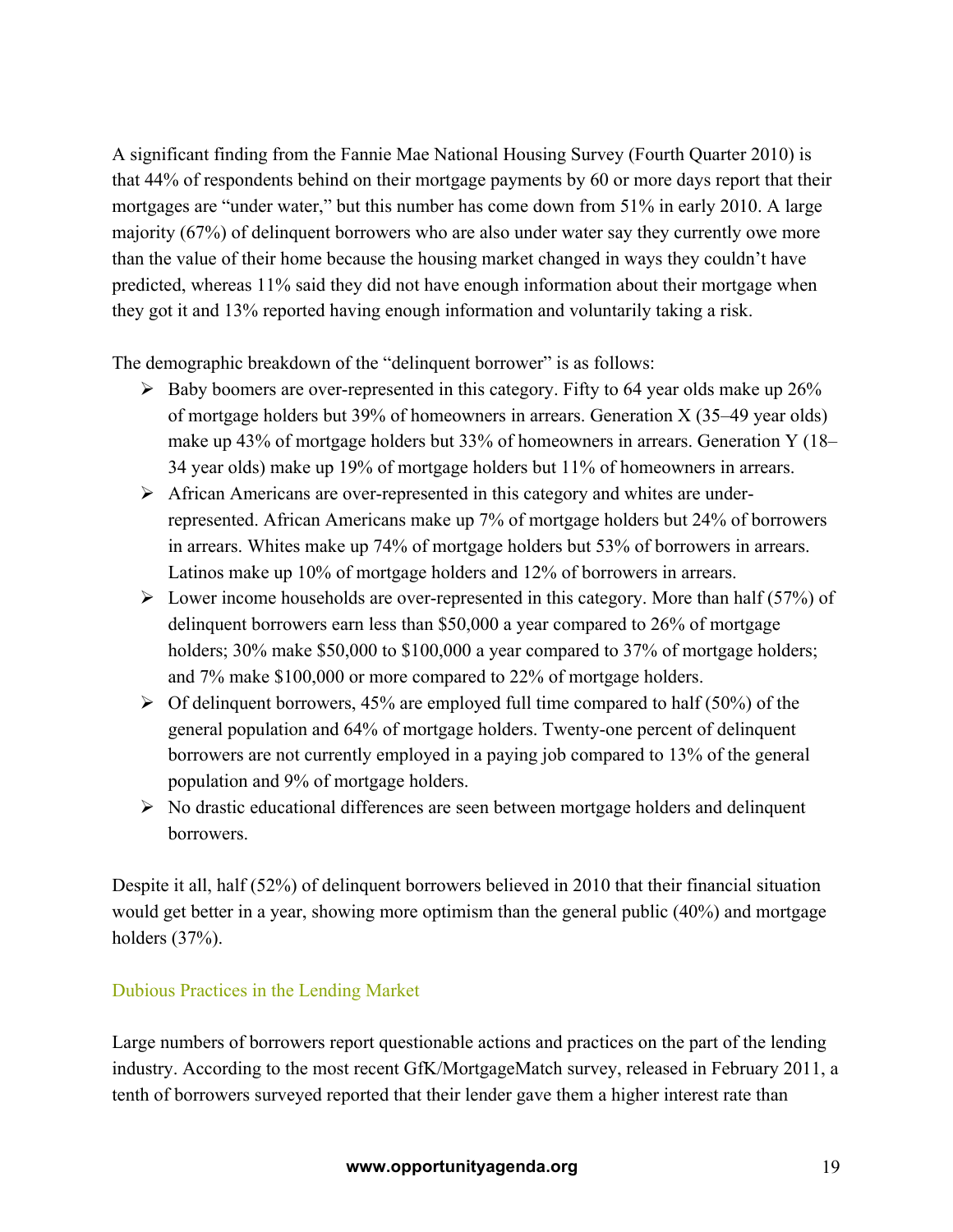originally quoted (10.8% of buyers agreed) and that their lender asked for what they felt to be inappropriate information (9.1% of buyers agreed). Complicating the mortgage application process further, 23% of buyers report that their lender changed documentation requirements more than once, and 22% remarked that their lender used too many technical terms.

First-time buyers are a key demographic; 58% of respondents planning to buy a home in the next 3 years fall in this category. This is an increase from 2010 (Move, Inc., March 2010), when 51% of respondents who planned to purchase a home in the near future were first-time buyers, and from 48% in 2009,<sup>53</sup> yielding a 21% increase between 2009 and 2011. This is notable because first-time buyers drive the real-estate economy but are more susceptible to unfair lending practices, according to Move, Inc. First-time homeowners are more likely to be "delinquent borrowers" or "under water." Fifty-seven percent of delinquent homeowners and 53% of underwater homeowners are first-time buyers (Fannie Mae's Fourth Quarter 2010 National Housing Survey).

#### Blame

Many variables are in play, and the public blames numerous parties for the foreclosure crisis. Regarding the financial crisis writ large, a significant plurality (42%) of likely voters blame the "banks for giving mortgages to people who could not afford them," according to a 2010 survey by the Pew Financial Reform Project.<sup>54</sup> A quarter (24%) blamed too little regulation of big Wall Street banks, 12% blamed businesses for taking too many risks, 9% blamed consumers for taking too many risks, and 8% blamed economic factors beyond anyone's control.

Regarding the foreclosure crisis specifically, a *Washington Post* survey from October 2010 found that a quarter of Americans (27%) feel that homeowners are exclusively to blame, whereas just short of half (48%) point the finger entirely at mortgage lenders, and one in five (20%) blame both equally. The Allstate National Journal Heartland Monitor Poll VIII shows that a majority (52%) blame banks and lending institutions for misleading borrowers and approving bad loans, and a third (32%) blame people who took out mortgages they couldn't afford. A minority (12%) blame government policies that encouraged too many people to try to own a home.

The 2011 impreMedia/Latino Decisions poll found that U.S.-born Latinos are split between blaming lenders and financial institutions (29%) and blaming the federal government for not providing enough regulation of banks (31%) for the recent housing crisis, whereas foreign-born Latinos lean toward blaming the banks (33%) rather than the government (26%). A 2008 Bloomberg survey<sup>55</sup> found that a large majority (73%) agree that lack of regulation is partly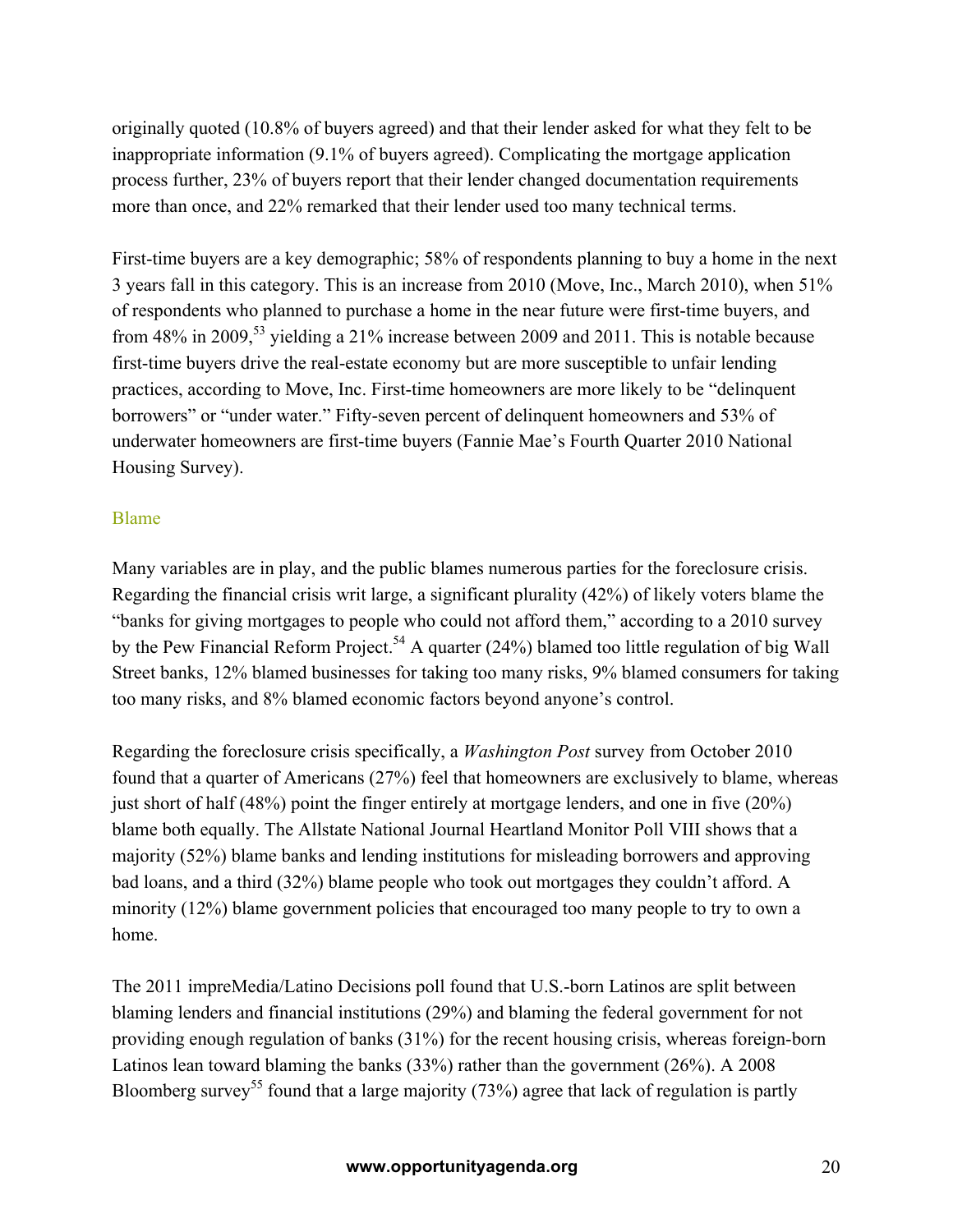responsible for the financial and housing crisis. Nineteen percent of the general population disagree with this, but whites (21%) are more likely to disagree than African Americans (16%), men (25%) are more likely to disagree than women (14%), and Republicans (25%) and Independents (21%) are more likely to disagree than Democrats (12%).

The Allstate National Journal Heartland Monitor Poll VIII also found that Americans are split on the effectiveness of government policies; 35% believe that government policies since the housing crisis have limited the extent of the housing crisis, whereas 32% believe they made the crisis worse and 26% believe they had little impact. According to a 2011 survey by Americans for Financial Reform,<sup>56</sup> 72% of voters believe elected officials have not been tough enough on banks and mortgage lenders who violated rules or broke laws.

#### **IV. Supporting and Promoting Homeownership**

A vast majority of Americans aspire to own a home, but the costs of a down payment and closing on a home present themselves as overwhelming barriers for many. Voters want the government to support policies that keep homeownership within the reach of low-income and middle-class Americans, provide the traditional means of mobility and equity building, and encourage growth in the housing market. Americans support proposals to assist homeowners to renegotiate their mortgage terms and prevent foreclosures but oppose eliminating the home mortgage interest tax deduction or imposing a mandatory 20% down payment. In other words, Americans support a strong and effective role for government in making homeownership accessible and sustainable to everyday people.

#### Government Solutions: Renegotiating Mortgages and Providing Foreclosure Relief

Relating specifically to homeownership, a 2010 poll by Americans for Financial Reform found that three quarters of Americans (75%) support requiring financial institutions to work with homeowners to renegotiate mortgages and allow more homeowners to stay in their homes.<sup>57</sup> Further, 60% believe elected officials have done too little to prevent foreclosures, and 72% agree that elected officials have not been tough enough on banks and mortgage lenders who violated rules and laws in the foreclosure process.

When examined as possible actions the government could take to immediately help respondents with their own financial situation, providing foreclosure relief to help individuals keep their homes (16%) was outranked only by cutting taxes for the middle class (37%) and making college more affordable (22%) and tied with providing government jobs for the unemployed (16%), according to a Democracy Corps/Women's Voices—Women Vote survey<sup>58</sup> conducted in April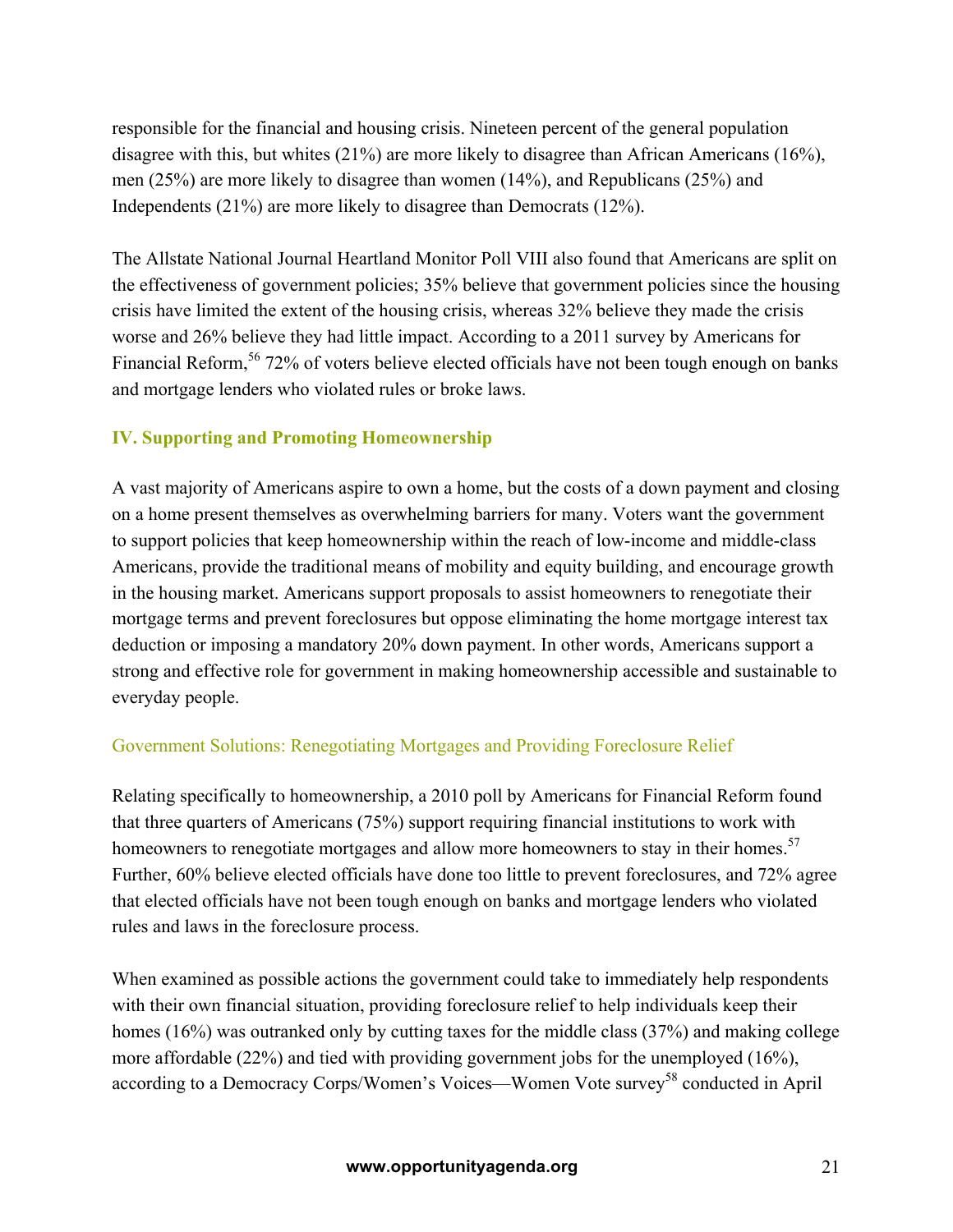2010. Other proposed solutions that ranked lower were making sure women are paid the same as men who perform the same job (12%), increasing the minimum wage (9%), extending unemployment benefits (7%), and providing more affordable child care (5%).

The 2011 impreMedia and Latino Decisions poll found the following:

- $\triangleright$  U.S.-born Latinos (79%) are slightly more likely to approve (strongly or somewhat) of providing mortgage payment assistance to homeowners who have recently lost their jobs compared to foreign-born Latinos (73%).
- $\triangleright$  A majority (57%) of U.S.-born Latinos disapprove strongly of making it easier for banks to foreclose on a home; 79% of U.S.-born Latinos disapprove strongly or somewhat compared to 47% of foreign-born Latinos.
- $\triangleright$  Equal majorities of U.S.-born (67%) and foreign-born (69%) Latinos approve (strongly or somewhat) of requiring banks to provide lower interest rates or reduced payments for homeowners who currently owe more than their homes are worth.
- $\triangleright$  Large majorities of U.S.-born (82%) and foreign-born (77%) Latinos approve (strongly or somewhat) of lowering monthly mortgage payments for homeowners who don't have enough money to pay their full mortgage payments.

Rifts in opinion emerge between those who are struggling financially and those who are not when it comes to assistance for Americans who are under water with their mortgages, according to a February 2011 report<sup>59</sup> by Public Agenda on the economy and the American Dream. Three in 10 (31%) respondents who say they are struggling "a lot" believe providing financial assistance to people who owe more on their mortgage than their home is worth is a "very effective" way to lend a hand to those who are hard-hit in the current economy, but only one in 10 (10%) respondents who say they are struggling "not at all" believe this proposal is "very effective" and 31% say it is "not at all effective."

Those who say they are not struggling at all do not perceive foreclosures as being a threat to themselves—a whopping 96% in this category report no problems paying their mortgage or rent and 92% have not had to change their housing situation as a result of financial pressure.

Subsidizing affordable housing enjoys more support among all groups than assisting underwater borrowers, as seen in the following chart.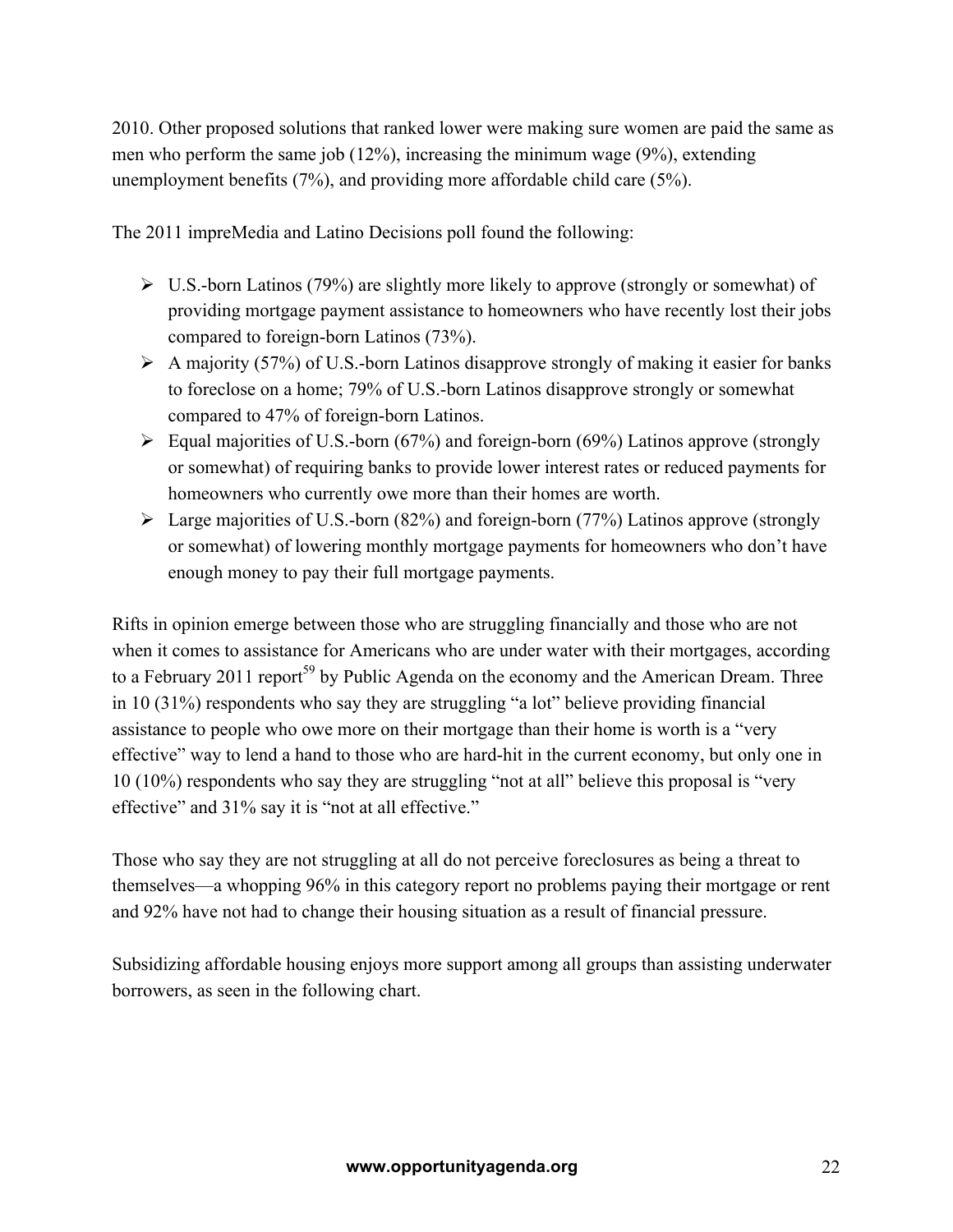

*Data from the Public Agenda, February 2011*

There was much support for and salience around the idea of imposing a time period during which banks could not foreclose on delinquent mortgages, according to a poll conducted for the *Washington Post* in October 2010. Half of respondents believed this was something the Obama Administration should do, with 29% feeling this way strongly. Only 13% believed strongly that this was something the Administration should not do.

## Government Proposals: Home Mortgage Interest Tax Deductions

Across party lines, a large majority of Americans believe that tax incentives that encourage homeownership are a good idea, and strong majorities oppose eliminating the home mortgage interest deduction: <sup>60</sup>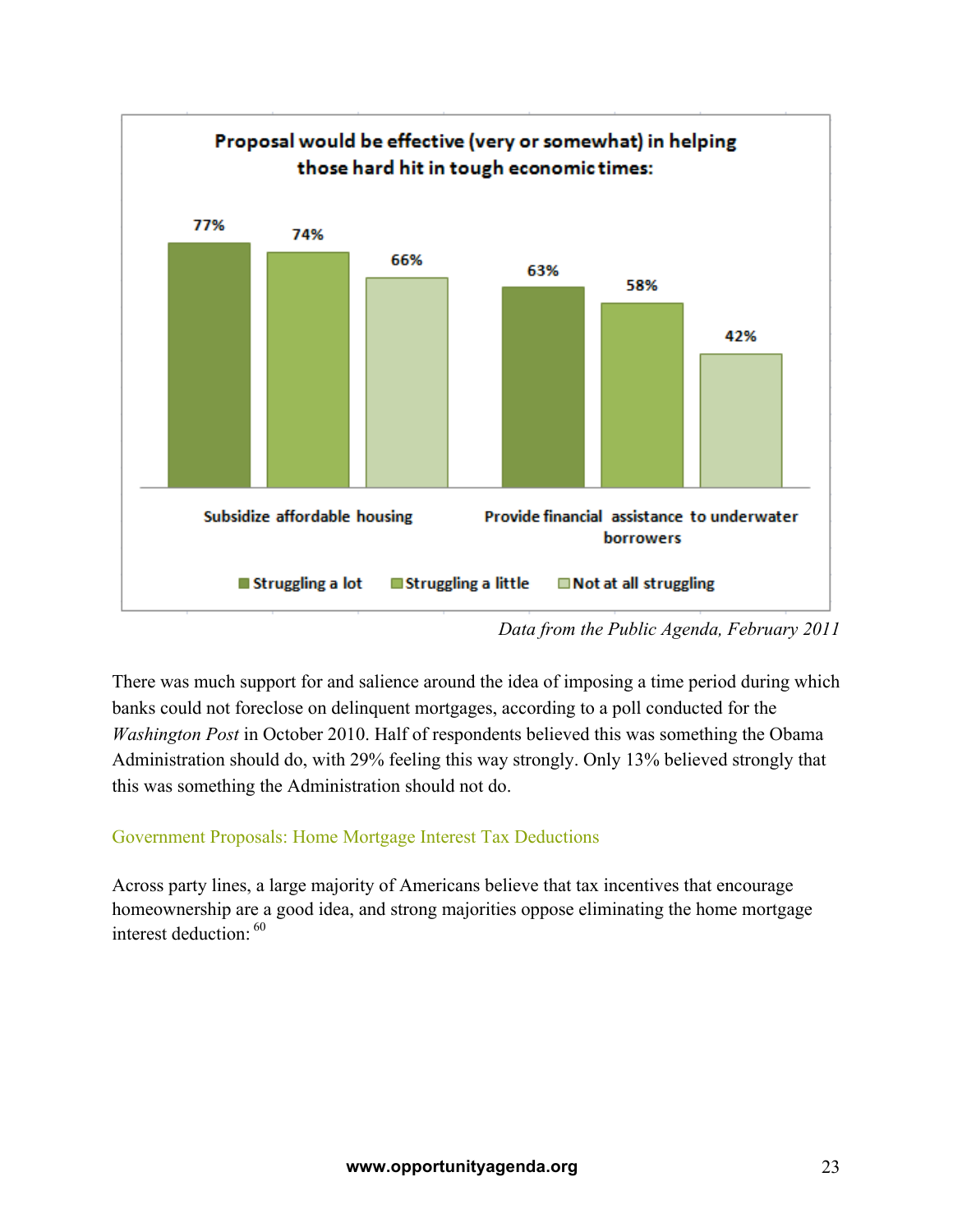

*Data from National Association of Home Builders, 2011*

In addition:

- $\geq 63\%$  oppose lowering the mortgage interest deduction
- $\geq 58\%$  oppose eliminating the deduction for interest paid on home equity loans
- $\geq 53\%$  oppose eliminating the deduction for interest paid for a second or vacation home
- $\geq 55\%$  oppose limiting the mortgage interest deduction for those earning more than \$250,000 per year
- $\geq 53\%$  oppose scaling back the mortgage interest deduction for homeowners with mortgages of \$500,000 or more

Even when the point is made that eliminating the home mortgage interest deduction could help reduce the deficit by increasing government revenue, a strong majority (65%) maintain opposition to the proposal on the grounds that the "mortgage interest deduction helps families achieve home ownership, which helps owners build assets for the middle class and provides stability for families." Republicans (69%) and Independents (69%) are slightly more likely than Democrats (59%) to oppose the proposal to eliminate the home mortgage interest deduction based on these grounds.

A 2011 survey by impreMedia and Latino Decisions<sup>61</sup> found that equal numbers of U.S.-born (83%) and foreign-born (82%) Latinos approve (strongly or somewhat) of providing additional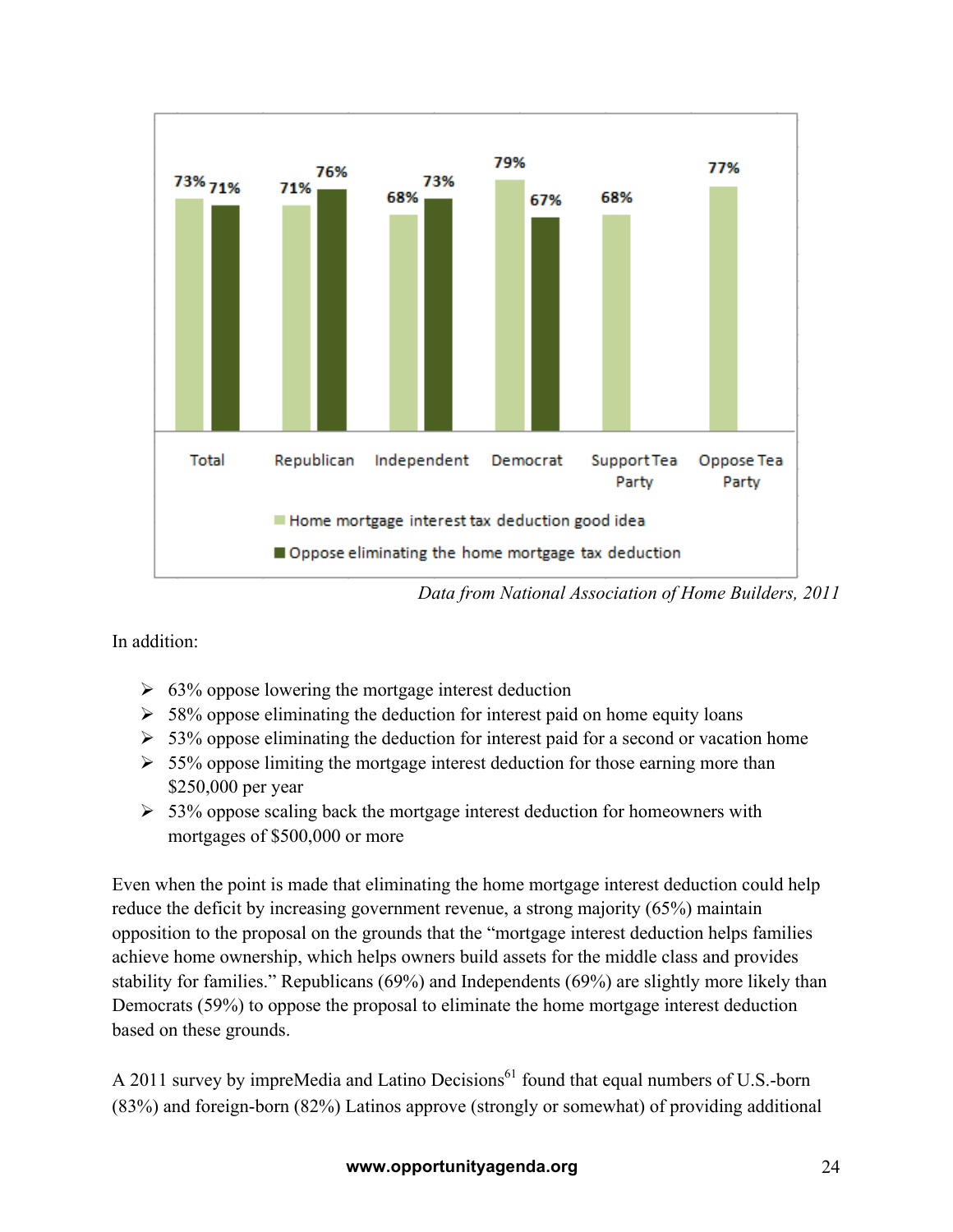tax credits for first-time home buyers, although foreign-born Latinos are more likely to approve strongly (59% compared to 49%).

The American public may be unclear about the role of government in making homeownership affordable for them. Three quarters (76%) of homeowners surveyed in the Allstate National Journal Heartland Monitor Poll VIII felt that they have not benefited from any federal government policy to promote homeownership, yet 80% of mortgage holders reported that they took the home mortgage interest tax deduction. This disconnect in perception versus reality may be a driving reason behind the split—46% to 46%—on whether the government should continue its level of funding for programs that encourage homeownership.

Homeowners and renters both believe that the mortgage interest deduction should not be targeted for change. Seventy-four percent of owners and 62% of renters say it's "extremely" or "very" important that the deduction remain in place (National Association of Realtors, 2011).

#### Government Impediments: Raising Down Payment Requirements

A vast majority (92%) of Americans who are familiar with proposals in Washington to raise down payment requirements believe that these proposals will make it more difficult to purchase a home (National Association of Home Builders, 2011). Although voters are split on whether the proposals requiring a minimum 20% down payment are a good idea (49% to 49%), there are striking differences by age and residence type. Mortgage holders between the age of 18 and 54 (58%) and renters between the age of 18 and 54 (59%)—groups frequently in the market for a home—oppose the proposal. Those who favor the proposal include mortgage holders older than age 55 (52%), outright owners across all ages (18–54, 57%; older than age 55, 65%), and renters older than age 55 (53%).

#### **V. Conclusions**

Our analysis finds Americans at a crossroads when it comes to their attitudes about economic opportunity generally and homeownership in particular. They believe in the American Dream and see it as achievable, even as they acknowledge that it may be slipping away. They see financial success as largely the product of hard work, although half now see poverty as caused by circumstances beyond one's control. Most view government as having a crucial role to play in protecting opportunity and regulating the economy, yet large numbers are skeptical about government's competence to achieve those tasks.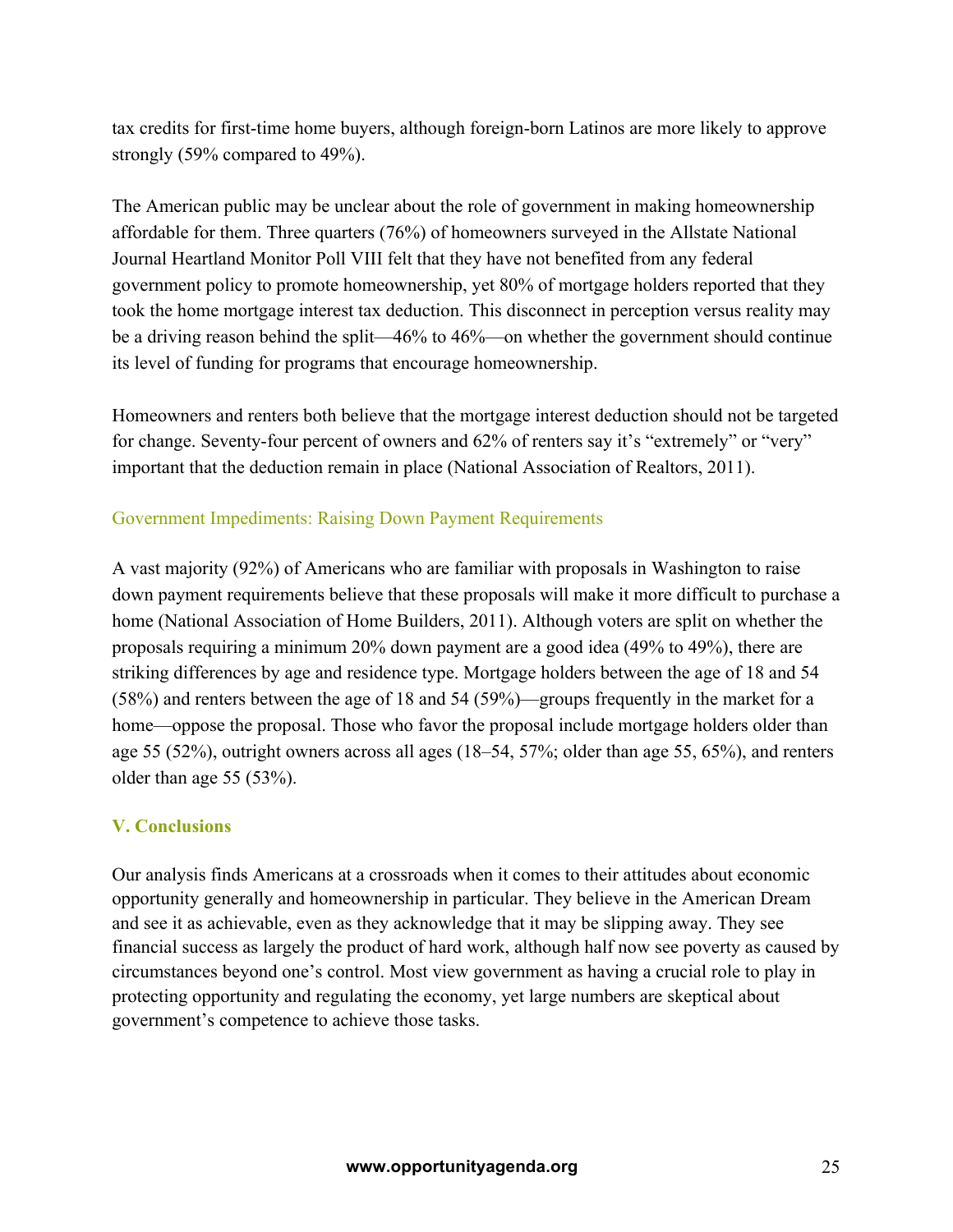African Americans and Latinos emerge as more optimistic about their economic future, even as they report greater harm from the recession. They are more likely to perceive discrimination and more likely to see a strong role for government than are non-Hispanic whites.

Americans are distrustful of Wall Street and financial institutions and believe they should be subject to tougher regulations. Along with corporations generally, they are less trusted than government and viewed as frequently part of the problem.

Americans continue to see homeownership as integral to the American Dream. Most who do not own a home aspire to do so, and Americans across the board see access to a mortgage as a problem. Homeownership is seen as linked to wealth building, to investing for retirement, and to quality of life. The threat of foreclosure looms large, however, with half of the population saying they or someone they know could face foreclosure in the near future.

Support for public interventions to support homeownership and prevent foreclosures is high. Banks and the financial industry are most frequently blamed for the economic and mortgage crisis, and proposals to eliminate mortgage interest deductions or increase down payments meet with opposition.

Together, these findings reflect a significant disconnect between public support and public policy on economic interventions more broadly and homeownership in particular. Those who advocate more aggressive policy approaches to job creation, economic security, foreclosure protection, and homeownership as a pathway to the American Dream are likely to stand in good stead with the majority of the American public, so long as those approaches are clearly explained, accountable, and effective.

<sup>&</sup>lt;sup>1</sup> Survey by Allstate, National Journal. Methodology: Conducted by FD America, March 4– March 8, 2011 and based on 1,000 telephone interviews. Sample: National adult. 800 respondents were interviewed on a landline telephone, and 202 were interviewed on a cell phone. Results can be found here: http://www.allstate.com/heartlandmonitor/Homeownership-American-Dream-h8.aspx.<br><sup>2</sup> This report analyzes mainstream media coverage and a large body of public opinion research regarding America's

economic recovery and the ways in which it is affecting different communities and groups within our society. The report is intended to identify trends in reporting and beliefs, with the aim of contributing to a more robust, more accurate, and more sophisticated public discourse on this subject. The report can be found here: http://opportunityagenda.org/files/field\_file/2010.10.20%20Economic%20Recovery%20and%20Equal%20Opportu nity%20in%20the%20Public%20Discourse.pdf. <sup>3</sup>

 $\frac{3}{3}$  Survey by Xavier University. 1,003 telephone interviews with adults age 18+ nationwide using random digit dial methodology. Oversample of 300 additional interviews with 1<sup>st</sup> and 2<sup>nd</sup> generation immigrants, bringing the total immigrant subsample up to 465 interviews. Interviews conducted March 5–15, 2011 in English and Spanish. Margin of sampling error for the base sample is  $\pm 3.1$ %. Margin of sampling error for the immigrant subsample is  $\pm 4.0$ %. More information can be found here: http://www.xavier.edu/americandream/documents/Second-Annual-American-Dream-Survey.pdf.

 $\overline{4}$  Survey by impreMedia. Methodology: Conducted by Latino Decisions, March 24–April 2, 2011 and based on 500 telephone interviews. Sample: National adult Latino registered voters. Interviews were conducted by Pacific Market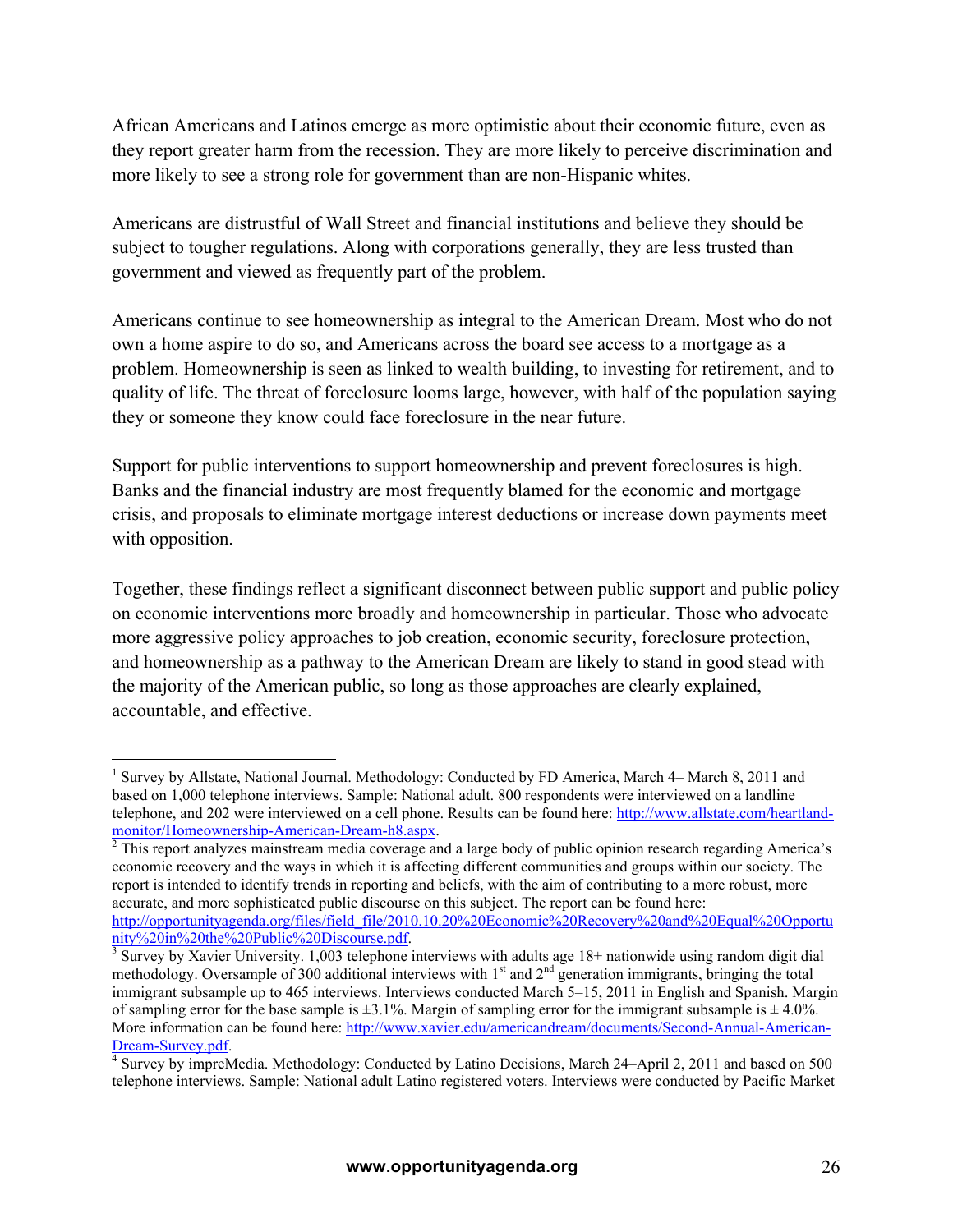Research. The poll was conducted in 21 states where 95% of registered Latino voters live. More information can be found here: http://faculty.washington.edu/mbarreto/ld/Apr7\_banners.html.

 $<sup>5</sup>$  Survey by Fannie Mae. Methodology: Conducted by Penn Schoen Berland, October 15, 2010 to December 20,</sup> 2010, and based on 3,407 telephone interviews. Sample: National adult. This included a random sample of 3,004 members of the General Population, including 751 Outright Homeowners, 1,232 Mortgage Borrowers, and 871 Renters. Out of the 1,232 Mortgage Borrowers, 313 identified themselves as Underwater Borrowers (those who report owing at least 5% more on their mortgage than their home is worth). The overall margin of error for the general population sample is  $\pm$  1.79% and larger for subgroups. An additional oversample of 403 random national Delinquent Borrowers also was polled. The margin of error for the Delinquent Borrower oversample is  $\pm 4.88\%$  and larger for subgroups. Delinquency was defined as not having made a mortgage payment in the past 60 or more days. More information can be found here: http://www.fanniemae.com/portal/research-and-analysis/2010q4 housingsurvey.html. <sup>6</sup>

 $6$  Survey by Pew Economic Mobility Project. Methodology: Conducted by Greenberg Quinlan Rosner Research  $\&$ Public Opinion Strategies, January 27–February 8, 2009 and based on 2,119 telephone interviews. Sample: National adult with oversamples of blacks, Hispanics and youth younger age 40. Results were weighted to be representative of a national adult population. More information can be found here:

http://www.economicmobility.org/assets/pdfs/Poll\_Questionnaire.pdf.

 Survey by Pew Economic Mobility Project. Methodology: Conducted by Mellman Group/Public Opinion Strategies, March 24–March 29, 2011 and based on 2,000 telephone interviews. Sample: National adult. More information can be found here: http://www.economicmobility.org/poll2009/economicmobility.org/poll2011. <sup>8</sup> <sup>8</sup> "Trust in Government Survey." Survey by Pew Research Center. Methodology: Interviewing conducted by Princeton Survey Research Associates International, March 11–March 21, 2010 and based on 2,505 telephone interviews. Sample: National adult. 1677 respondents were interviewed on a landline telephone, and 828 were interviewed on a cell phone, including 301 who had no landline telephone. More information can be found here:

http://people-press.org/files/legacy-questionnaires/606.pdf.<br>
Washington Post/ABC News Poll, 1,079 adults with an oversample of African Americans, January 13–16, 2009.<br>
<sup>10</sup> Heartland Monitor Poll IX. Survey by Allstate, 18–May 22, 2011 and based on 1,000 telephone interviews. Sample: National adult including oversamples of African Americans, Hispanics, and Asians. There were a total of 305 African Americans, 304 Hispanics, and 110 Asians interviewed. Results were weighted to be representative of a national adult population. Interviews were conducted by landline and cell phones. More information can be found here: http://www.allstate.com/heartland-<br>monitor/A-World-Nation-h9.aspx.<br> $\frac{11 \text{ Ibid.}}{11 \text{ Ibid.}}$ 

 $\overline{a}$ 

<sup>12</sup> Survey by NBC News, *Wall Street Journal*. Methodology: Conducted by Hart and McInturff Research Companies, February 24–February 28, 2011 and based on 1,000 telephone interviews. Sample: National adult. The sample included 200 respondents who use a cell phone only. More information can be found here: http://msnbcmedia.msn.com/i/MSNBC/Sections/NEWS/A\_Politics/\_Today\_Stories\_Teases/11236%20JUNE%20N<br>BC-WSJ%20Final%20Filled-in.pdf

<sup>13</sup> Survey by Center for American Progress. Methodology: Survey results are based on telephone interviews conducted from May 10–22, 2010, by Hart Research Associates, among 2,523 American adults age 18 and older, including 911 "Millennials" age 18 to 32. The resulting sample size for the sample among all adults (in which Millennials are weighted down to their proper proportion of the population) is 2,180 respondents. The margin of error is  $\pm 2.1$  percentage points for the all adults sample and  $\pm 3.3$  percentage points for the Millennials sample and is higher among subgroups (for example,  $\pm$ 5.5 percentage points for African Americans). More information can be found here: http://www.americanprogress.org/issues/2010/07/pdf/what\_americans\_want.pdf <sup>14</sup> This report is based on a synthesis and meta-analysis of attitudinal tracking surveys and recent public opinion

studies by advocacy organizations, research institutions, and media outlets. The objective is two-fold: (1) to understand the values that underlie the American public's views on issues relating to reproductive justice as a predicate to developing a communications framework for the RJ movement; and (2) to identify those segments of the public who appear to be most receptive to reproductive justice messaging and policies. More information can be found here: http://opportunityagenda.org/files/field\_file/2010.05.24PublicOpinionResearch-Meta-<br>AnalysisPublicOpinionReproductive%20Justice.pdf.<br><sup>15</sup> The sympate studies for this

The surveys studies for this report used the term "illegal immigrants" to refer to immigrants living in the U.S. without authorization.

<sup>16</sup> Gallup Poll, 1,935 adults nationwide with oversamples of African Americans and Latinos, June 5–July 6, 2008.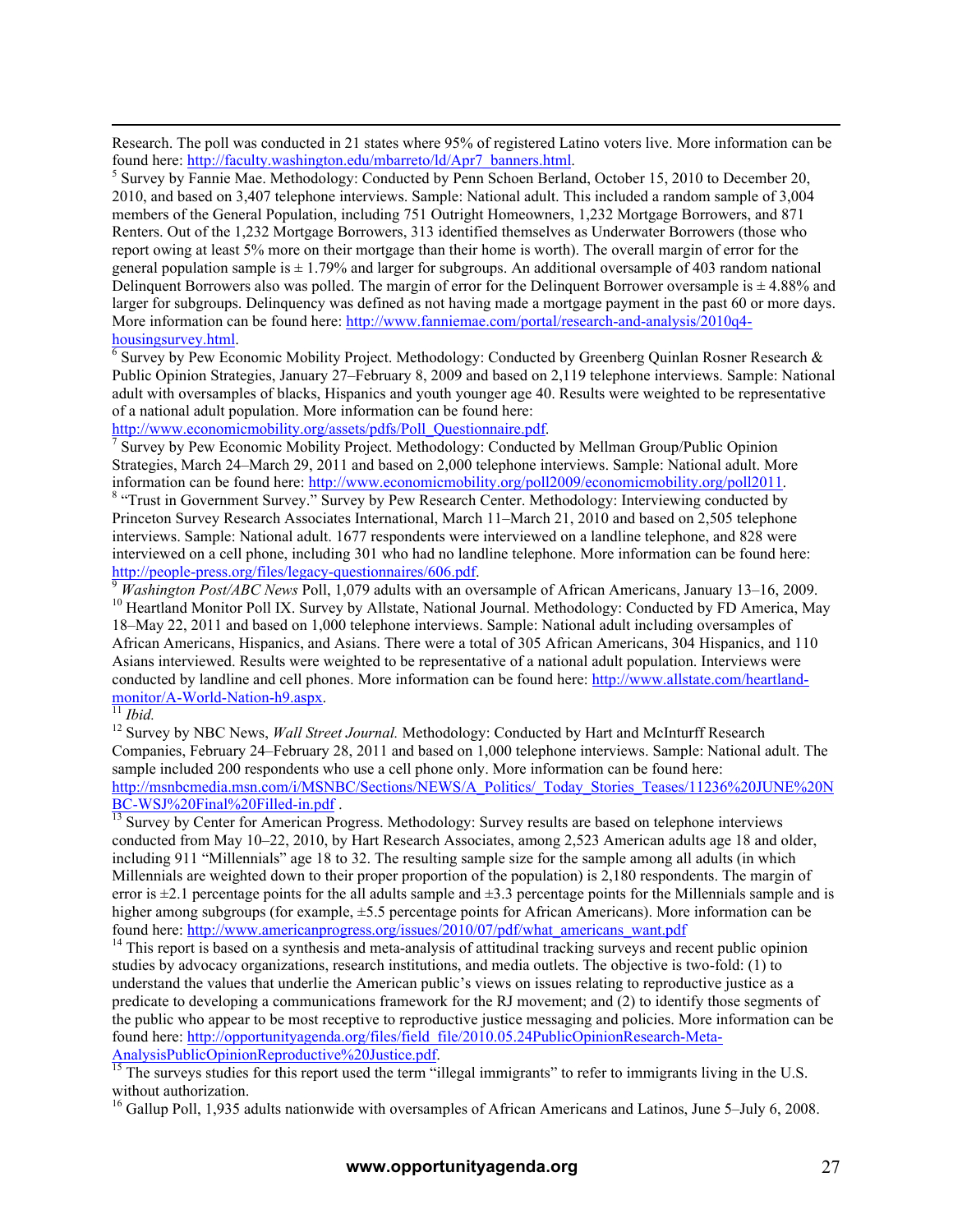<sup>17</sup> America's Immigration Quandary," sponsored by Pew Research Center for People & the Press and Pew Hispanic Center, conducted by Schulman, Ronca, & Bucuvalas, Inc., 2,000 adults nationwide, February 8–March 7, 2006.

<sup>18</sup> Survey by Pew Global Attitudes Project. Methodology: Conducted by Princeton Survey Research Associates International, April 15–May 5, 2010 and based on 1,002 telephone interviews. Sample: National adult. The interviews included landline and cell-phone-only respondents. Parallel surveys were conducted in 21 other countries.<br>More information can be found here: http://pewglobal.org/2010/06/17/obama-more-popular-abroad-than-at-hom

<sup>19</sup> 2011 Community Voices for the Economy survey by the Ms. Foundation and Lake Research Partners. Methodology: Conducted by Knowledge Networks on line using Address Based Sampling methodology from March 15–24, 2011. The survey reached a total of 1,515 adults nationwide, including oversamples of 100 African-American women, 100 Latinas, 100 Asian/Pacific Islander/Native Hawaiian women, and 100 men and women ages 18 to 29. The margin of sampling error for the overall sample is ± 2.5 percentage points. More information can be found here: http://ms.foundation.org/our\_work/broad-change-areas/economic-justice/2011-Community-Voices-onthe-Economy-Initial-Findings.<br><sup>20</sup> This Harris Poll was conducted by telephone within the United States between April 12 and 18, 2011 among

1,010 adults (aged 18 and older). Figures for age, sex, race/ethnicity, education, region, number of adults in the household, and number of phone lines in the household were weighted where necessary to bring them into line with their actual proportions in the population. More information can be found here:

http://www.harrisinteractive.com/vault/HI-Harris-Poll-Wall-Street-2011-05-20.pdf.<br><sup>21</sup> The GfK Custom Research North America 2011 Corporate Trust Survey was conducted using GfK Roper Omnibus Services OmniWeb® from May 6 to May 8, 2011. This national online survey is based on interviews with 1,000 Americans age 18 years and older. The data have been weighted to match national online norms of age, sex, education, race and geographic region. More information can be found here:

http://www.gfkamerica.com/newsroom/press\_releases/single\_sites/008176/index.en.html.<br><sup>22</sup> Gallup's annual Work and Education poll. Methodology: Conducted by Gallup Organization, August 5–August 8, 2010 and based on 1,013 telephone interviews. Sample: National adult. Interviews were conducted with respondents on landline telephones for respondents with a landline telephone, and cellular phones for respondents who are cell phone only. More information can be found here: http://www.gallup.com/poll/12748/Business-Industry-Sector-

Ratings.aspx?version=print.<br><sup>23</sup> See the Gallup article here: http://www.gallup.com/poll/109468/Several-Industries-Take-Big-Image-Hit-<br>Year.aspx.

 $\frac{24}{24}$  Survey by Xavier University. 1,003 telephone interviews with adults age 18+ nationwide using random digit dial methodology. Oversample of 300 additional interviews with 1<sup>st</sup> and 2<sup>nd</sup> generation immigrants, bringing the total immigrant subsample up to 465 interviews. Interviews conducted March 5–15, 2011 in English and Spanish. Margin of sampling error for the base sample is  $\pm 3.1\%$ . Margin of sampling error for the immigrant subsample is  $\pm 4.0\%$ . More information can be found here: http://www.xavier.edu/americandream/documents/Second-Annual-American-Dream-Survey.pdf. <sup>25</sup> Survey by PRRI, Religion News Service. Methodology: Conducted by Public Religion Research Institute, April

14–April 17, 2011 and based on 1,010 telephone interviews. Sample: National adult. Interviews were conducted by Opinion Research Corporation. More information can be found here:

http://www.publicreligion.org/objects/uploads/52/April\_RNS\_Topline.pdf.<br><sup>26</sup> Heartland Monitor Poll IV. Survey by Allstate, National Journal. Methodology: Conducted by FD America, January 3–January 7, 2010 and based on 1,200 telephone interviews. Sample: National adult. More information can be found here: http://www.allstate.com/Allstate/content/refresh-attachments/ANJ-Heartland-Monitor-IV-year-in-<br>review.pdf.<br><sup>27</sup> See endnote 7.

<sup>28</sup> See endnote 14. <sup>29</sup> "Trends in Political Values and Core Attitudes: 1987–2009," sponsored by The Pew Research Center for The People & the Press, conducted by Princeton Survey Research Associates, 3,013 adults nationwide, March 31–April

6, 2009 and April 14–21, 2009.<br><sup>30</sup> M. Peffley, et al, "Racial Stereotypes and Whites' Political Views of Blacks in the Context of Welfare and Crime," *American Journal of Political Science* Vol. 41, No. 1, 1997, pp. 30–60 and P. Sniderman, T. Piazza, *The Scar of Race.* Cambridge, MA: Belknap Press of Harvard, 1993. <sup>31</sup> See endnote 7.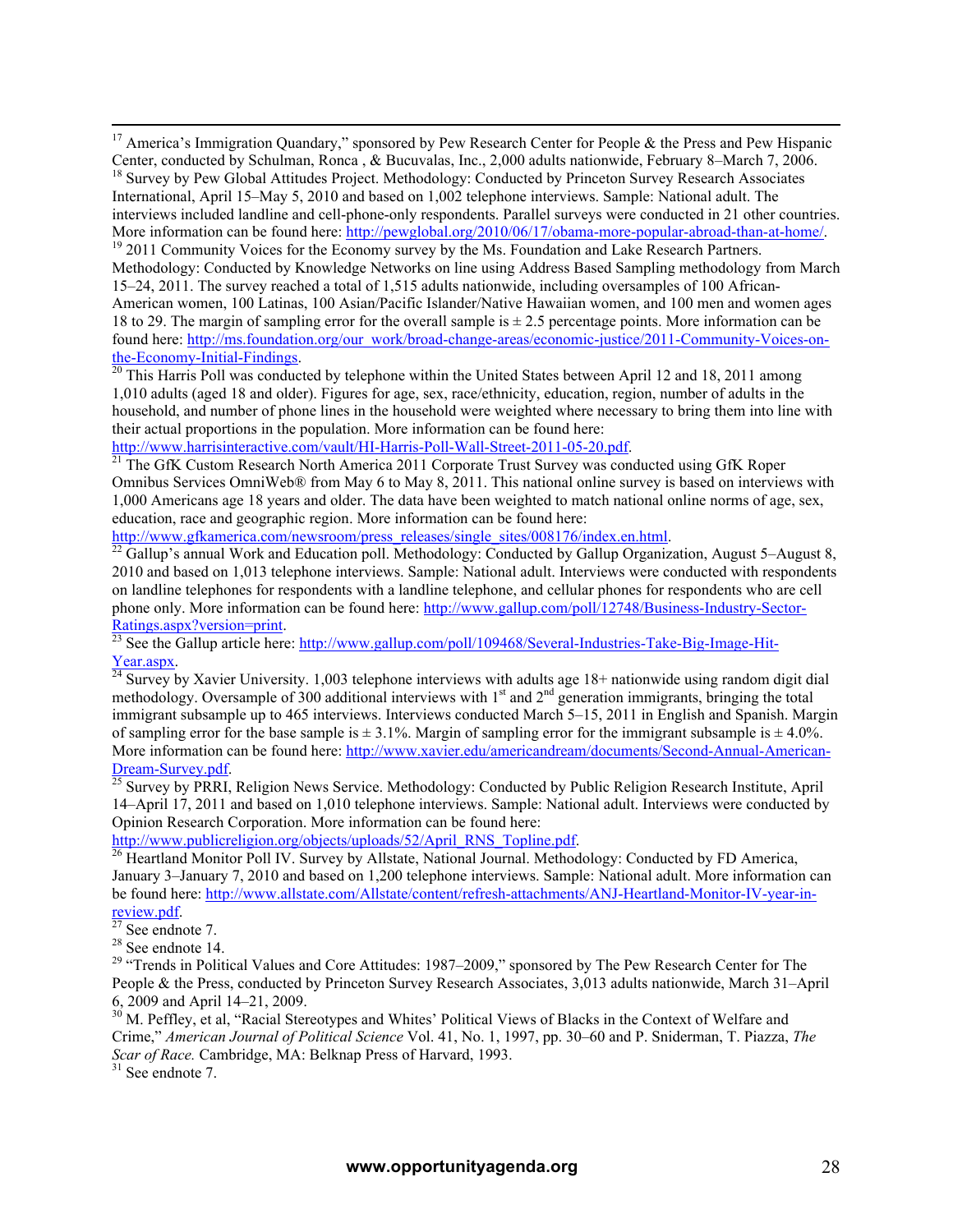fielded during the period October 6–20, 2010. Results are based on a total of 3,793 total complete surveys split into three groups: Homeowners ( $N = 1.880$ ), Renters ( $N = 1.115$ ), and Young Adults (age 18–29) ( $N = 798$ ). All samples came from the Harris Poll online database and were weighted for age, sex, race/ethnicity, education, region, and household income to be representative of the U.S. general population of adults 18+. Propensity score weighting was also used to adjust for respondents' propensity to be online More information can be found here: http://www.realtor.org/statsanddata/homeownership/attitudes\_homeown.<br><sup>36</sup> Survey by the National Association of Home Builders. Methodology: Survey conducted by Public Opinion

Strategies and Lake Research Partners. Sample: 2,000 national likely 2012 voters. The survey was conducted May  $3-9$ , 2011 and has a margin of error of  $\pm 2.19$ %. Due to the large sample size of our survey, we are able to show key data among both homeowners and renters. Fully 73% of voters in our survey identified themselves as homeowners, which is slightly higher than recent public polls among adults. However, this is not surprising because voters tend to be a higher educated, higher income audience than the adult population. More information can be found here: http://www.nahb.org/generic.aspx?genericContentID=159690.<br><sup>37</sup> Survey by MortgageMatch.com. Methodology: Conducted by GfK Custom Research North America, January 7

through 9 and 14 through 16, 2011, from two samples for each week's OmniTel survey. Waves consisted of 1,000 completed interviews each. Sample: National adult. The margin of error on weighted data is  $\pm$  3%. OmniTel is a weekly national telephone omnibus service of GfK Custom Research North America. Information can be found here:

http://www.gfkinsights4u.com/survey\_shows\_access\_to\_mortgages\_seen\_as\_a\_serious\_national\_problem.html and<br>here: http://news.move.com/index.php?s=11609&item=25809.

<sup>38</sup> Survey by Pew Social and Demographic Trends Project. Methodology: conducted by Princeton Survey Research Associates International (PSRAI), March 15–29, 2011. Results for this survey are based on telephone interviews conducted with a nationally representative sample of 2,142 adults ages 18 and older living in the continental United States. A combination of landline and cellular random digit dial (RDD) samples was used. A total of 1,052 interviews were completed. In addition, oversamples of adults 18 to 34 were achieved. Survey interviews were conducted in English and Spanish. Margin of sampling error is  $\pm$ 2.7 percentage points for results based on the total sample and 3.6 percentage points for homeowners at the 95% confidence level. More information can be found here:<br>http://pewsocialtrends.org/2011/04/12/home-sweet-home-still/.

<sup>39</sup> See endnote 1.<br><sup>40</sup> Survey by Pew Social and Demographic Trends Project. Methodology: Results for this survey are based on telephone interviews conducted by Princeton Survey Research Associates International with a nationally representative sample of 2,967 adults living in the continental United States. Interviews were done in English and Spanish by Princeton Data Source from May 11 to 31, 2010. Statistical results are weighted to correct known demographic discrepancies. The margin of sampling error for the complete set of weighted data is  $\pm$ 2.2 percentage points. More information can be found here: http://pewsocialtrends.org/files/2010/11/759-recession.pdf.<br><sup>41</sup> See endnote 5.<br><sup>42</sup> Survey by Pew Research Center, Pew Social and Demographic Trends. Methodology: Conducted by P

Survey Research Associates International (PSRAI) from October 3–19, 2008. Sample: Results for this survey are based on landline and cellular telephone interviews conducted with a nationally representative sample of 2,260 adults living in the continental United States. A combination of landline and cellular random digit dial (RDD) samples was used to represent all adults in the continental United States who have access to either a landline or cellular telephone. Margin of sampling error is  $\pm 2.3$  percentage points for results based on the total sample at the 95% confidence level. Note on terminology: Whites include only non-Hispanic whites. Blacks include only non-Hispanic blacks. Hispanics are of any race. Interviews conducted in English or Spanish. More information can be found here: http://pewsocialtrends.org/2009/02/19/even-as-housing-values-sink-theres-comfort-in-homeownership/ and here: http://pewsocialtrends.org/2008/12/02/americans-say-they-like-diverse-communities-election-censustrends-suggest-otherwise/. 43 Glaeser, Edward L. and Jacob L. Vigdor. 2001. Racial Segregation in the 2000 Census: Promising News.

Washington, DC: The Brookings Institution. Cited by Pew Social and Demographic Trends 2008, *op. cit.*

<sup>&</sup>lt;sup>32</sup> Methodology: Conducted by CBS News, June 3–June 7, 2011 and based on 1,024 telephone interviews. Sample: National adult. The interviews were conducted by land-line and cell phones. More information can be found here: http://www.cbsnews.com/stories/2011/06/08/politics/main20070229.shtml?tag=contentMain;contentBody.<br>
<sup>34</sup> See endnote 13.<br>
<sup>34</sup> See endnote 13.<br>
<sup>35</sup> Survey by The National Association of Realtors. Methodology: Conducted by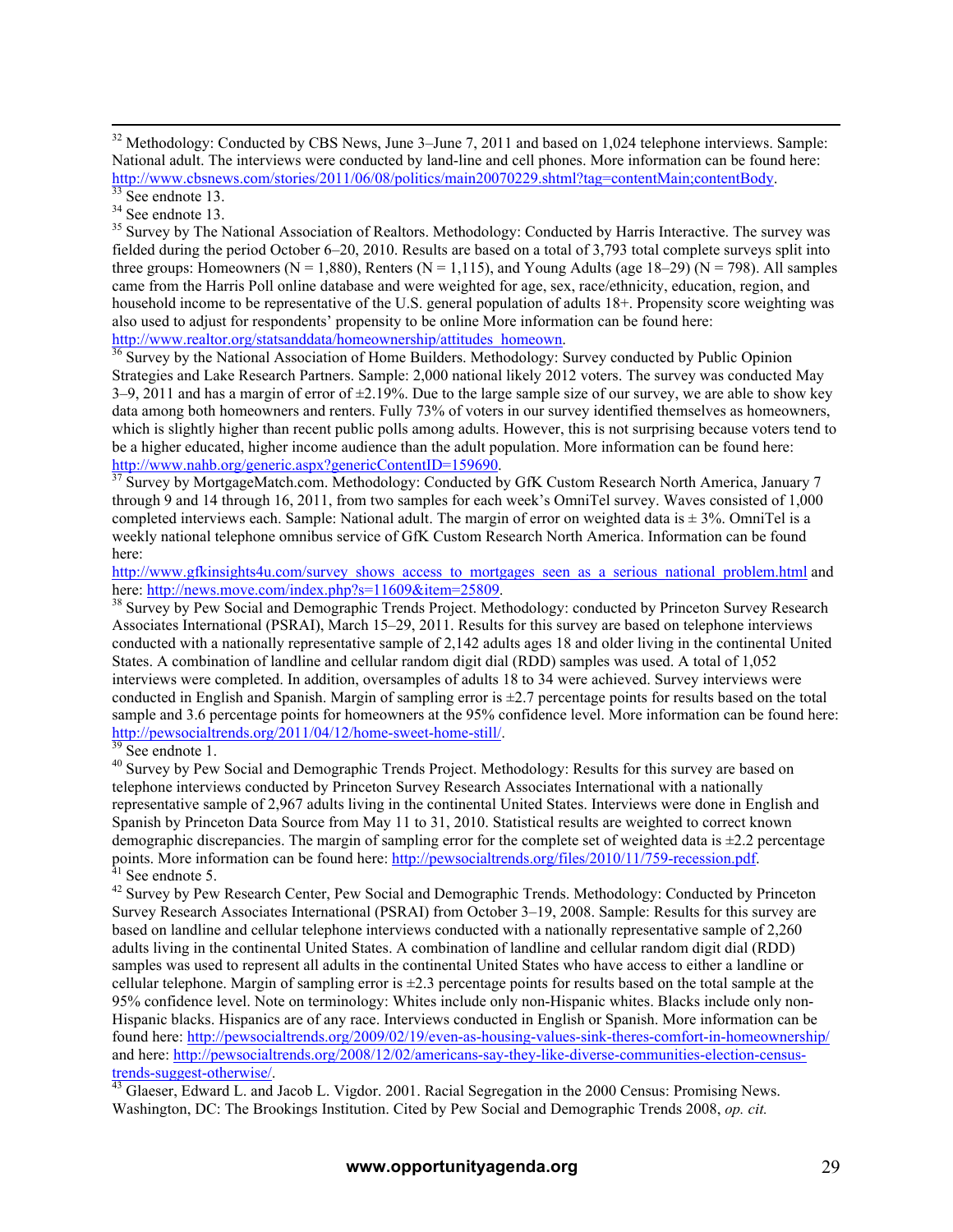<sup>44</sup> Logan, John R., and Brian J. Stults and Reynolds Farley. 2004. "Segregation of Minorities in the Metropolis: Two Decades of Change," Demography, vol. 41 (1), pages 1-22. Cited by Pew Social and Demographic Trends 2008. *op. cit.*

<sup>45</sup> Fischer, Claude S., Gretchen Stockmayer, Jon Stiles, and Michael Hout. 2004. "Distinguishing the Geographic Levels and Social Dimensions of U.S. Metropolitan Segregation, 1960-2000," *Demography*, vol. 41 (1), pages 37–59. Cited by Pew Social and Demographic Trends 2008. op. cit.

<sup>46</sup> Survey by Move, Inc. Methodology: Conducted by GfK Custom Research North America, March 6 to 8, 2009. A total of 1,005 interviews were completed. Sample: National adult. The margin of error on weighted data is  $\pm 3$ percentage points for the full sample. The survey was conducted by OmniTel, in a weekly national telephone omnibus service of GfK Custom Research North America. More information can be found here: http://news.move.com/index.php?s=11609&item=25786. <sup>47</sup> Methodology: Conducted by *CBS News/New York Times*, October 21–October 26, 2010 and based on 1,173

telephone interviews. Sample: National adult including an oversample of blacks. There was a total of 273 interviews with African Americans. Results were weighted to be representative of a national adult population. The interviews were conducted by landline and cell phones. More information can be found here:<br>http://www.cbsnews.com/stories/2010/10/27/politics/main6997687.shtml?tag=contentMain;contentBody.

Survey by *Washington Post*. Methodology: Conducted by Princeton Survey Research Associates International (PSRAI), October 21–October 24, 2010 and based on 1,006 landline and cell phone interviews. Sample: National adult. Results for the full sample have a margin of sampling error of plus or minus 3.5 percentage points. Sampling, data collection and tabulation by Princeton Survey Research Associates International (PSRAI) of Princeton, NJ. More information can be found here: http://www.washingtonpost.com/wp-

srv/politics/polls/postpoll\_10272010.html?sid=ST2010102703800.<br><sup>49</sup> Survey by Move, Inc. Methodology: Conducted by GfK Custom Research North America, March 19–21, 2010. A total of approximately 1,004 interviews were completed. Sample: National adult. The margin of error on weighted data is ±3%. The survey was conducted by OmniTel, a weekly national telephone omnibus service of GfK Custom Research North America. More information can be found here:

http://news.move.com/index.php?s=11609&item=25778.<br><sup>50</sup> See endnote 42.<br><sup>51</sup> Survey by Pew Research Center and Pew Social and Demographic Trends. Methodology: Conducted by Princeton Survey Research Associates International (PSRAI), May 11–31, 2010. Sample: Results for this survey are based on telephone interviews conducted with a nationally representative sample of 2,967 people ages 18 and older living in the continental United States, including 1,937 homeowners. A combination of landline and cellular random digit dial (RDD) samples was used. Margin of sampling error is  $\pm 2.2$  percentage points for results based on the total sample at the 95% confidence level. For questions asked only of homeowners, the margin of sampling error is  $\pm 3.1$ . More information can be found here: http://pewsocialtrends.org/2010/09/15/a-third-of-public-says-sometimes-ok-forhomeowners-to-stop-making-mortgage-payments/#prc-jump.<br>
<sup>52</sup> See endnote 5.<br>
<sup>53</sup> Survey by Move, Inc. Methodology: Conducted by GfK Custom Research North America, October 16–18, 2009.

A total of approximately 1,004 interviews were completed. Sample: National adult. The margin of error on weighted data is ±3. The survey was conducted by OmniTel, a weekly national telephone omnibus service of GfK Custom Research North America. More information can be found here:

http://news.move.com/index.php?s=11609&item=25788.<br><sup>54</sup> Survey by Pew Financial Reform Project, Pew Economic Policy Group. Methodology: Conducted by Mellman Group/Ayres, McHenry & Associates, March 4–March 8, 2010 and based on 1,000 telephone interviews. Sample: National likely voters. Likely voters are those who are almost certain/very likely to vote in the 2010 election. More information can be found here:

http://www.pewtrusts.org/uploadedFiles/wwwpewtrustsorg/Reports/Financial\_Reform/Pew-FRP-National-Poll-Results.pdf.<br><sup>55</sup> Survey by Bloomberg. Methodology: Conducted by Los Angeles Times, October 10–October 13, 2008 and based

on 1,543 telephone interviews. Sample: National adult. Interviews were conducted by landline and cell phones.<br>More information can be found here: http://www.latimes.com/media/acrobat/2008-10/42897536.pdf.

<sup>56</sup> More information can be found here: http://ourfinancialsecurity.org/2010/11/press-release-poll-displaysbipartisan-public-support-for-increased-protection-of-home-owners/.<br>
<sup>57</sup> "Protection for Homeowners Survey" by Americans for Financial Reform. Methodology: Conducted by Lake

Research Partners. This survey reached a total of 1,200 likely, registered voters nationwide. The sample consisted of